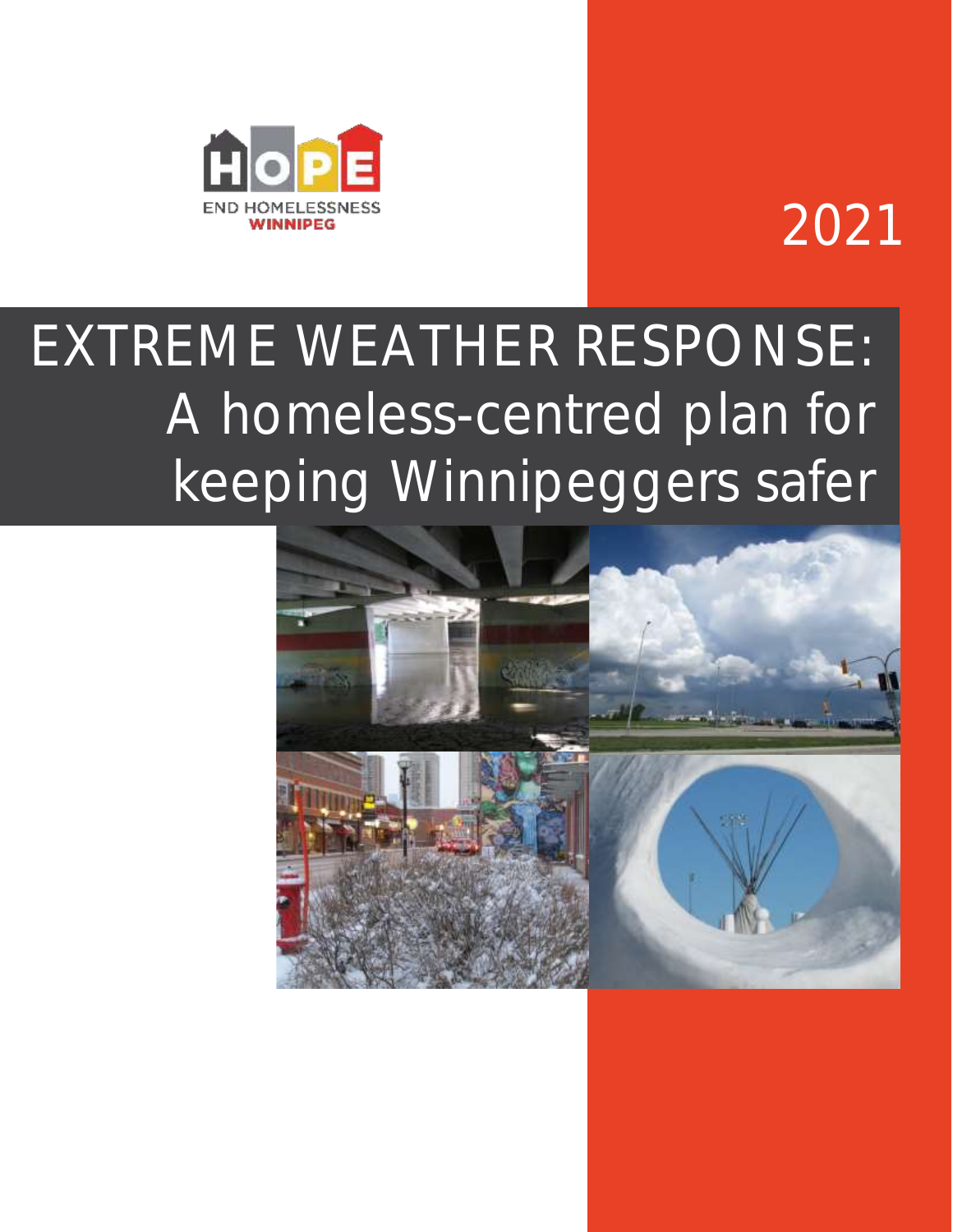Developed by End Homelessness Winnipeg in collaboration with the Extreme Weather Response Committee.

Cover photos: the amazon (CC BY-NC-ND 2.0)

<u> The Common Section of the Common Section of the Common Section of the Common Section of the Common Section of</u>

For more information:

Email: [info@EndHomelessnessWinnipeg.ca](mailto:info@EndHomelessnessWinnipeg.ca)

Phone: 204-942-8677

\_\_\_\_\_\_\_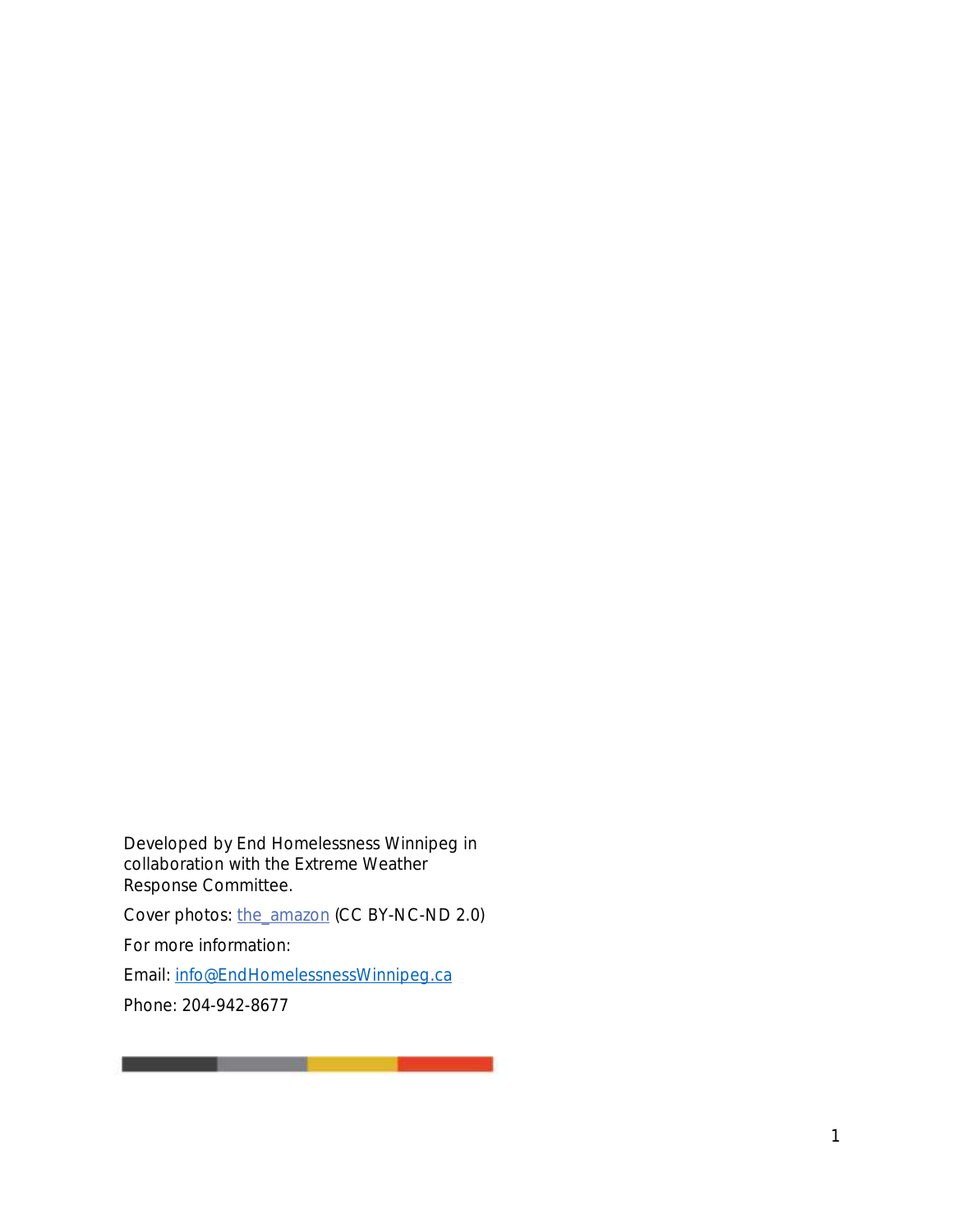## Contents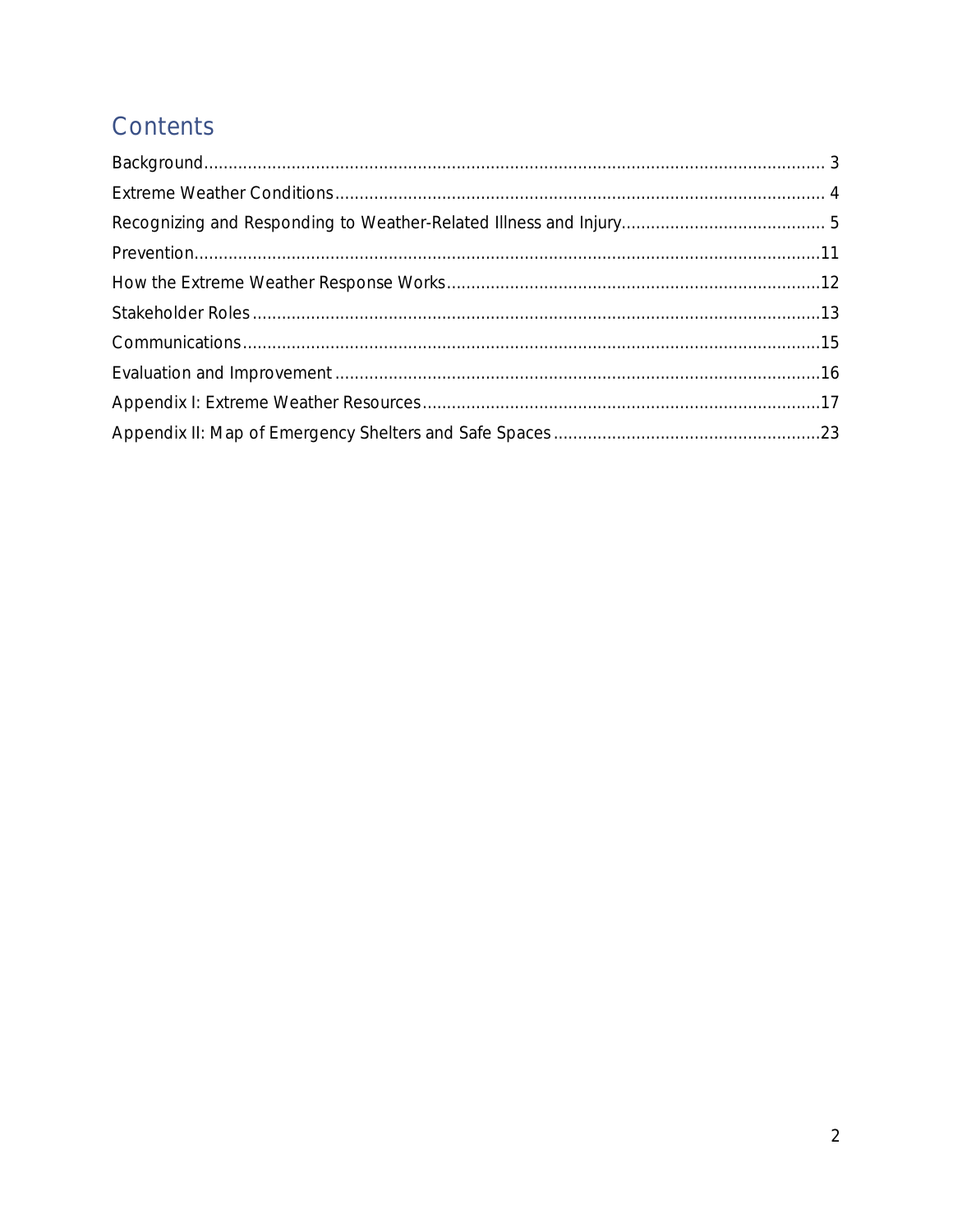## <span id="page-3-0"></span>**Background**

The Extreme Weather Response Committee originated in December 2016 following the tragic death of Windy Sinclair. End Homelessness Winnipeg convened an urgent meeting of stakeholders to coordinate a cross-sector response for cold weather, to help protect the life safety of those experiencing homelessness or otherwise vulnerable to exposure. This meeting led to establishment of an Extreme Weather Response Committee, tasked with developing, implementing and monitoring a cross-sector, homeless-centred Plan for responding to extreme weather conditions.

After releasing a series of seasonal plans for Extreme Cold and Extreme Heat, it was identified in Fall 2020 that, since extreme weather can occur at any time of year and pose dangers to individuals beyond simply cold- or heat-related illnesses and injuries, a year-round plan was required. Following the release and implementation of a transitional Winter Weather Plan for 2020-2021, the Extreme Weather Response Committee has made the shift to a year-round Extreme Weather Response Plan that can help to keep people experiencing homelessness or otherwise at risk of exposure safer during extreme weather in any season.

People experiencing homelessness face increased risk of direct health impacts from weather hazards because they are likely to spend long periods of time outside, resulting in increased exposure. These risks can increase further due to lack of access to things like safe shelter, seasonally appropriate clothing, nutritious food, or health care and infection prevention resources. Winnipeg experiences very harsh, cold winters and hot, humid summers. Some extreme weather events in recent years have occurred outside of these typical seasonal changes, such as the two-day winter storm in Fall 2019 or the heat wave in Spring 2021.

The goal of the Extreme Weather Response Plan is to prevent harmful health impacts of weather hazards on people experiencing homelessness by:

- Providing weather preparedness and response information and activities focused on reducing the negative health impacts of weather hazards
- Alerting those experiencing homelessness, and those who interact with them, when weather hazards are expected or exist
- Supporting people experiencing homelessness to take appropriate precautions for weather hazards
- Triggering response actions by agencies that provide services or alter operations to protect those experiencing homelessness from risks associated with weather hazards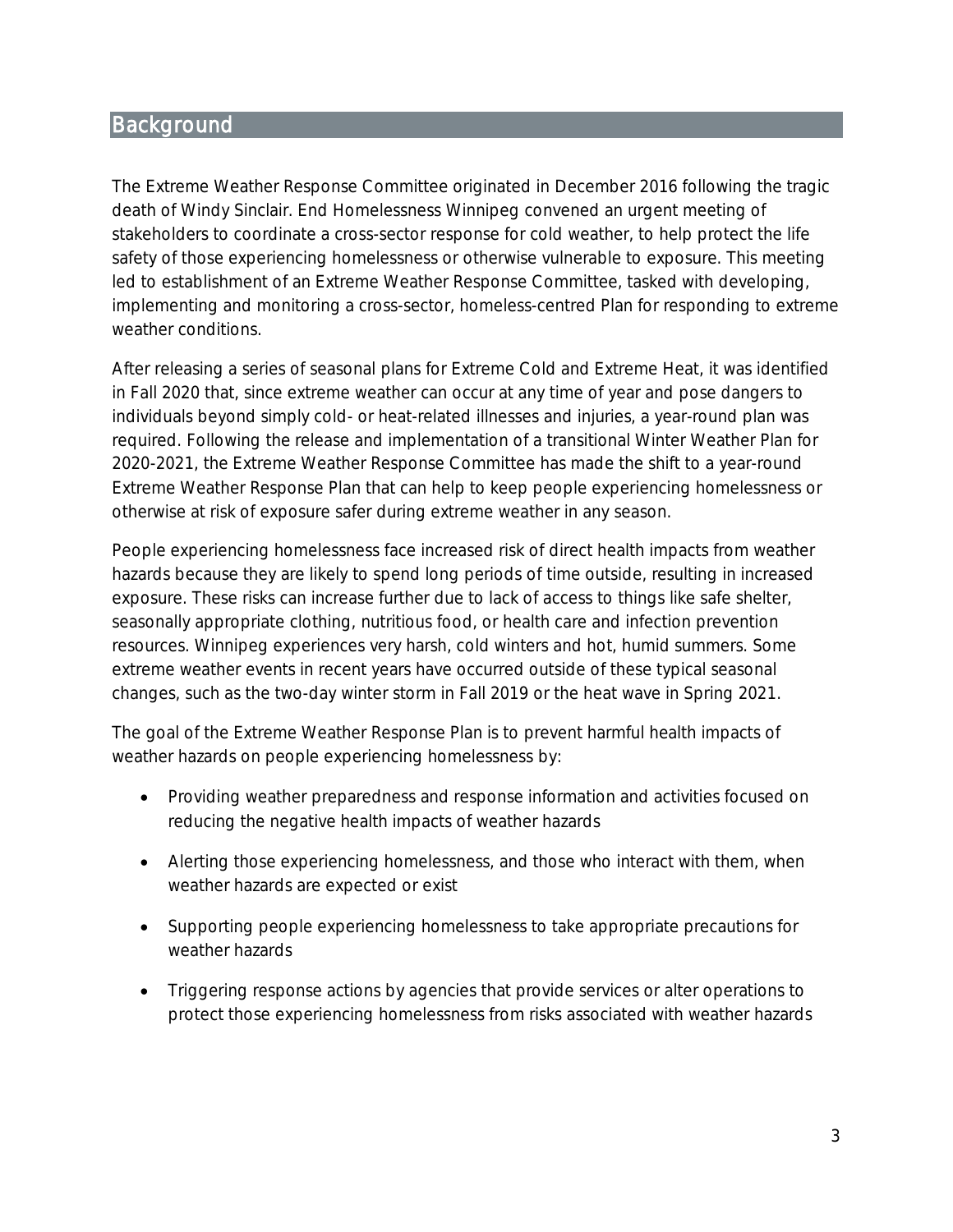## <span id="page-4-0"></span>Extreme Weather Conditions

#### Heat and humidity

Heat warnings are issued when two or more consecutive days of daytime temperatures are expected to reach 32°C or warmer and nighttime temperatures are expected to fall to 16°C or warmer. High humidity makes people feel hotter than they would on a drier day. The Humidex is a measure combining temperature and humidity to reflect the perceived temperature. Heat warnings and high Humidex increase risks of heat stroke and sunstroke for people outdoors.

#### Heavy rain

Heavy rains and severe thunderstorms can result in flash flooding, lightning and strong winds that can damage shelters or other structures and increase risks of drowning, electrocution, fire or injuries from loose objects or falling tree limbs. Wet feet and clothing over prolonged periods in cool conditions can lead to trench foot or hypothermia.

#### Freezing rain and ice pellets

Freezing rain falls in liquid form at first, but then falls through a layer of cold air, freezing on contact with objects on the ground that are below freezing temperature, forming a coating of ice. Walking can be dangerous in such conditions. Ice pellets are raindrops that freeze before they reach the ground, after falling through a layer of air that is below freezing.

#### Snow

Heavy snowfall can greatly reduce visibility, create hazardous road conditions, and knock down trees and power lines. Blowing snow is snow driven by strong winds. It reduces visibility and can cause deep drifts, which can impede transportation. Snowdrifts and snowplough deposit can also make it difficult for people to navigate on foot.

#### Blizzards and winter storms

A blizzard occurs when strong winds and heavy or blowing snow combine to cause low visibility. In whiteout conditions created by blizzards, people can become lost even when going only short distances. Winter storms are large-scale weather systems that tend to move west to east and can produce strong winds, heavy snow, freezing rain and bitterly cold temperatures.

#### Cold and wind chill

Extreme cold warnings are issued when the temperature or wind chill is expected to reach minus 40°C for at least two hours. Wind chill is when the wind makes cold temperatures feel even colder. The Wind chill index indicates the combined cooling effect of these factors to reflect the perceived temperature. Cold temperatures can be hazardous, even if there is little or no wind. Wind chill and cold temperatures can cause exposed skin to freeze very quickly, leading to frostbite. Extreme cold can cause hypothermia, a potentially fatal condition.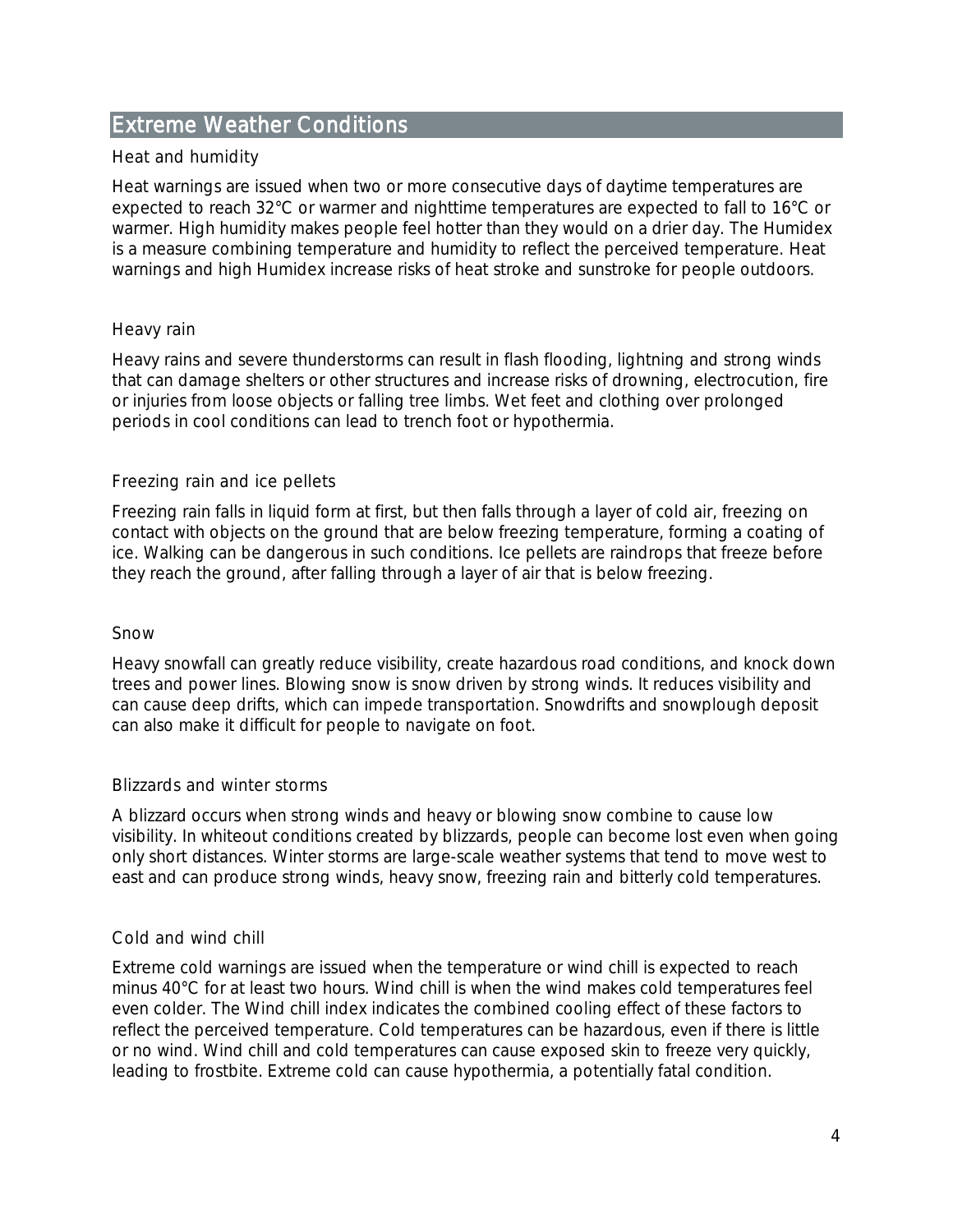## <span id="page-5-0"></span>Recognizing and Responding to Weather-Related Illness and Injury

#### Heat-related illnesses

Heat-related illnesses can result from too much exposure to heat, along with not having enough water to drink. Heat illnesses can include:

- Heat exhaustion
- Heat cramps (muscle cramps)
- Heat syncope (fainting)
- Heat edema (swelling of hands, feet, ankles)
- Heat rash
- Heat stroke (this is a medical emergency, more information below)

Signs of heat illness can include:

- Extreme thirst
- Headache
- Muscle cramps
- Pale and clammy skin
- Fainting, dizziness, weakness, tiredness
- Nausea, vomiting
- Rapid breathing and heartbeat
- Decreased urination with dark yellow urine color

- If individuals show early signs of heat-related illness, they are at risk for more severe symptoms. They should be brought out of the sun and monitored for worsening signs.
- Move the person to a cooler environment, ideally with circulating air.
- Remove or loosen as much clothing as possible and apply cool, wet cloths or towels to the skin. Fanning or spraying the person with water also can help.
- If the person is conscious, give small amounts of a cool fluid such as a commercial sports drink or fruit juice to restore fluids and electrolytes. Milk or water may also be given. Give about 4 ounces/half a cup/125ml of fluid every 15 minutes.
- If they are having heat cramps, lightly stretch the affected muscle and gently massage the area.
- If the person's condition does not improve or if they refuse water, have a change in consciousness, or vomit, call 911.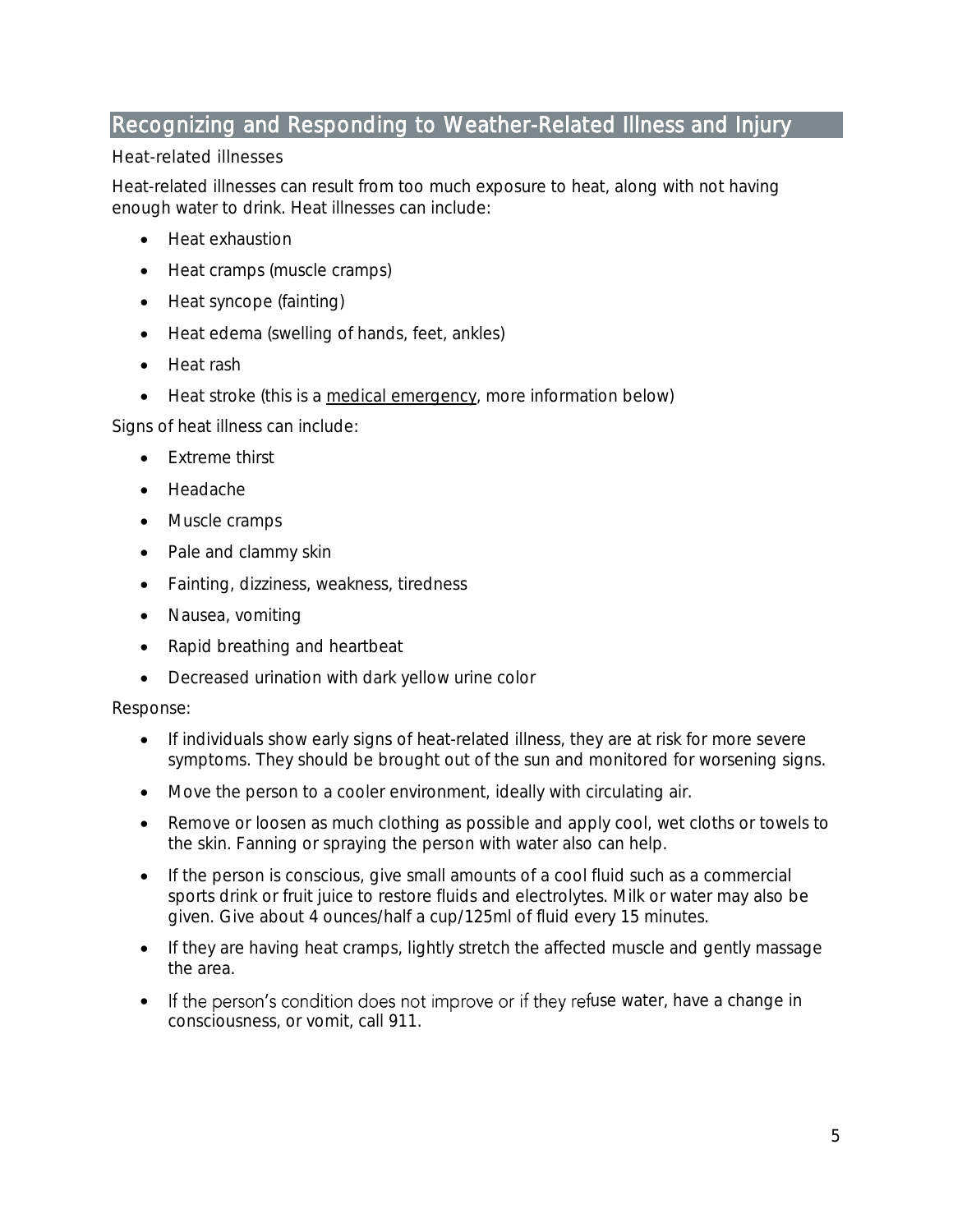#### Heat stroke

Heat stroke is a medical emergency. Call 911 immediately. During heat stroke, a person has a core body temperature above 40° C (105° F).

Signs of heat stroke include:

- Red, hot, and dry skin
- No sweating
- Dizziness and confusion
- Complete or partial loss of consciousness
- Headache
- Nausea
- Rapid pulse

- Heat stroke is a medical emergency: call 911
- While you wait, move the person out of the heat.
- Cool them down as much as possible by sponging water or ice-water towels on the skin, fanning them, or covering them with ice packs or bags of ice.
- The longer a person's body is above  $40^{\circ}$  C, the greater likelihood of permanent effects or death.

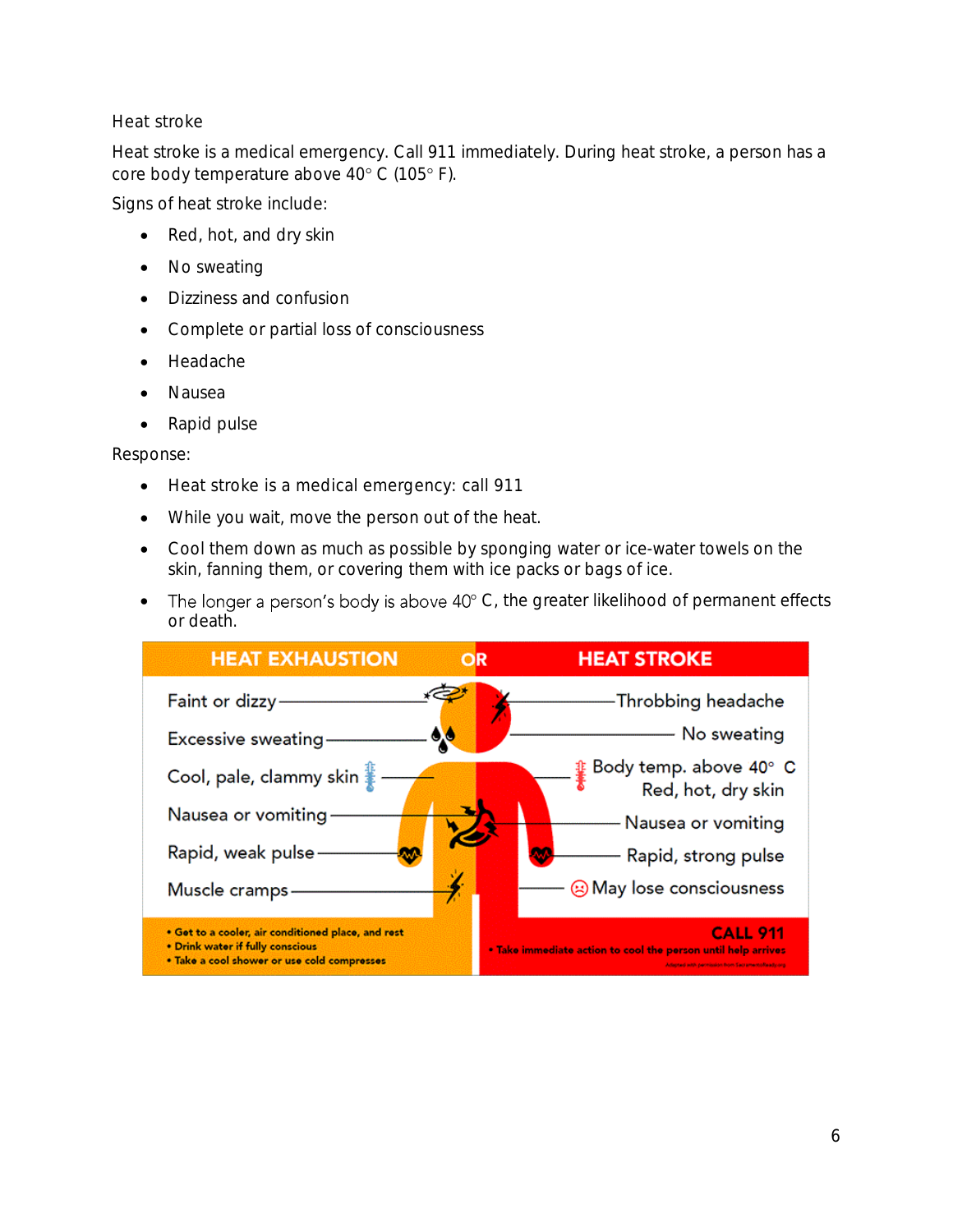Sunburn:

Sunburn is caused by overexposure to the sun's ultraviolet radiation (UV rays). The first signs of a sunburn may not appear for a few hours after exposure and the full effect may not appear for 24 hours or longer. Signs of sunburn include:

- Red, tender skin that is warm or sensitive to the touch
- Blisters that develop hours or days later
- Peeling skin several days after
- More severe reactions including fever, chills, nausea or rash

Response:

- Immediately remove the person from the sun.
- Place the person in a cool (not cold) shower or bath or apply cool compresses several times a day. Do not wash burned skin with harsh soap.
- Avoid creams or lotions that may hold heat inside the skin or may contain numbing medication (i.e., benzocaine or lidocaine). Aloe gel can be used.
- Offer the person extra fluids for the next two to three days.
- Make certain all sunburned areas are fully covered to protect the person from further sun exposure.
- Seek immediate medical attention if the sunburn forms blisters or is extremely painful; if there are signs of facial swelling, nausea, fever, severe chills or skin infection (worsening redness, warmth, pain, swelling, or pus); or eyes hurt and are sensitive to light

#### Wind Burn:

Wind burn occurs when cold wind removes the top layer of oil from the skin. Although wind burn is different than sunburn, people often confuse the two because the symptoms are similar.

Signs of wind burn include:

- excessive dryness
- redness
- soreness
- itchiness

- Do not scratch or rub the affected area as this can damage the skin
- Apply a protective skin care product (e.g., therapeutic moisturizers) to the affected area(s) as needed to help relieve symptoms
- Use a protective lip balm to treat lips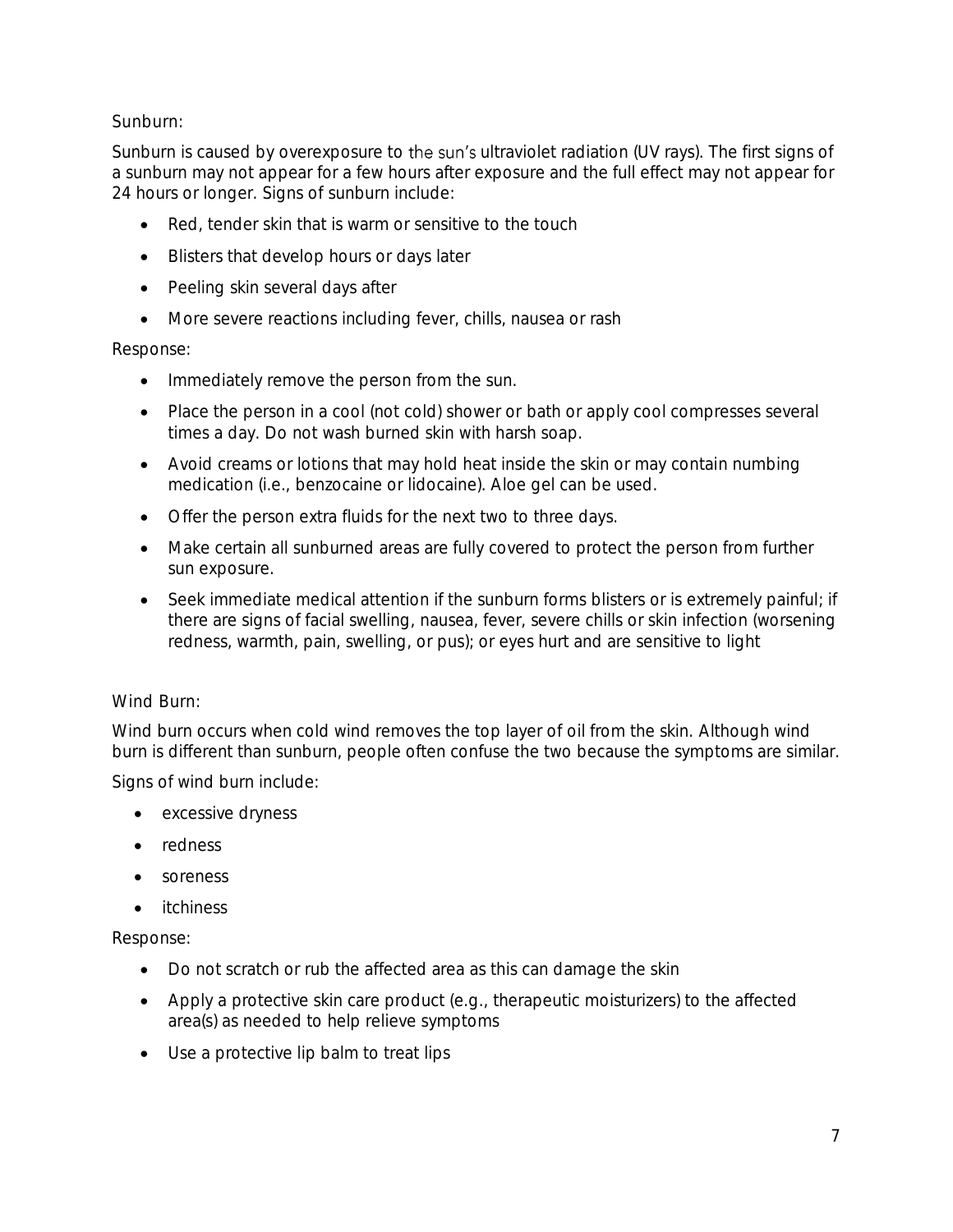### Trench Foot:

Trench foot results from prolonged exposure to a damp and cold environment. No freezing occurs, but there can be permanent damage.

Signs of trench foot include:

• Numbness or pain, leg cramps, swelling, tingling pain, blisters or ulcers, bleeding under the skin, or gangrene (sores, cold skin, fever, dizziness)

Response:

- Take off socks
- Clean the feet right away
- Dry feet thoroughly
- Apply heat packs or immerse feet in warm (not hot) water for up to five minutes

If symptoms of trench foot fail to improve, call a doctor.

### Frostnip:

Frostnip is an early stage of frostbite, where only the skin freezes.

Signs of frostnip include:

- Irritation, tingling or burning sensation in the area affected
- Those with fair skin, may observe it as yellowish, reddish or white, but soft to the touch Response:
	- Passive warming: move to a warm room, remove wet clothing, wrap in dry blankets.
	- Do not thaw skin if there is a risk that it can refreeze, i.e., further risk of exposure
	- If no further risk of refreezing, consider warming by immersing in warm (not hot) water
	- Do not apply direct heat or place near heat source
	- Do not rub, massage or shake injured skin as this can cause more damage
	- Avoid walking on frost nipped feet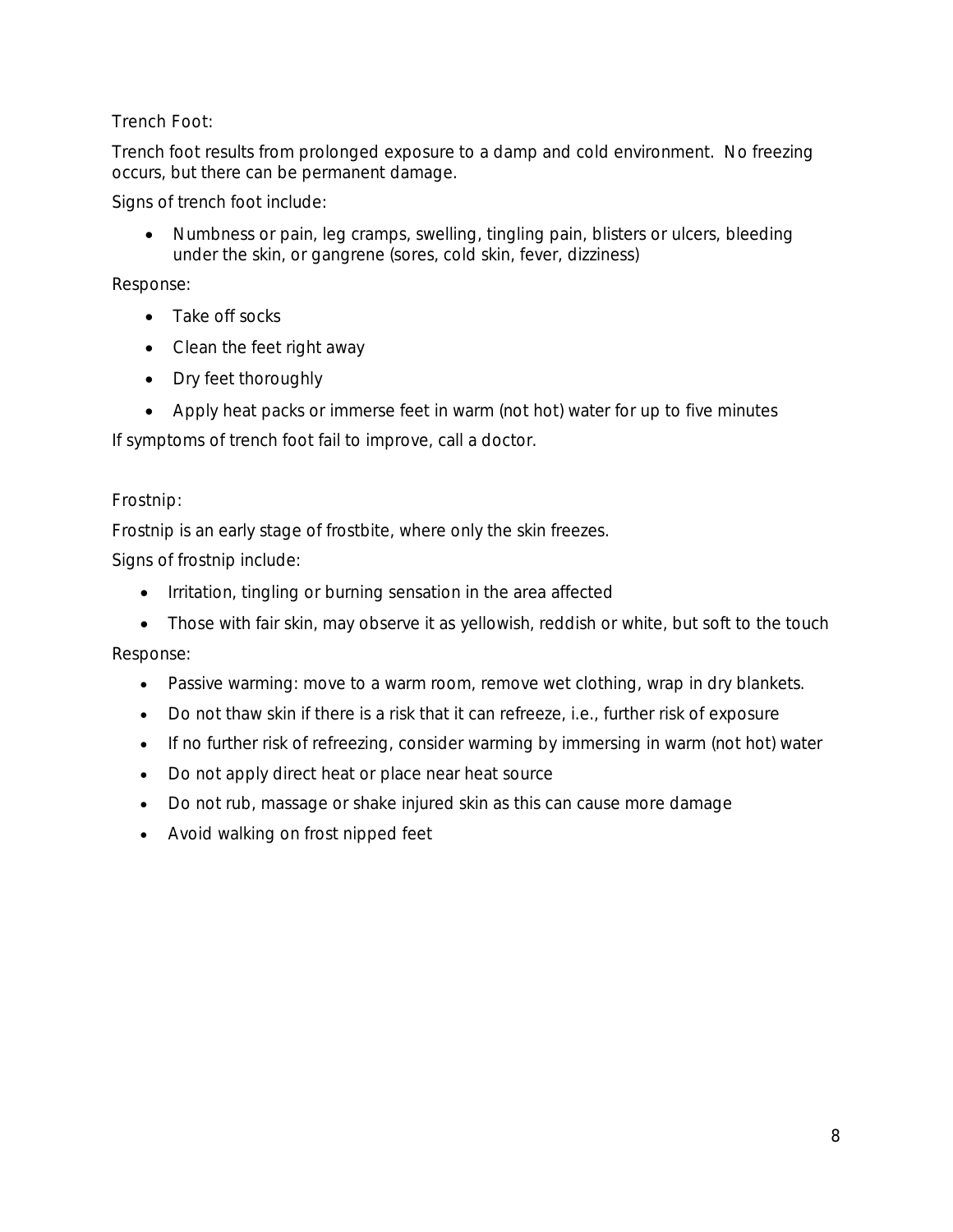Frostbite:

Frostbite is a severe injury occurring when skin and body tissue freezes due to prolonged exposure. Frostbite can cause permanent damage to the affected area. Frostbite most often affects fingers, toes, ears or nose but can also occur in other areas. Signs of frostbite include:

- Numbness or loss of feeling in affected area
- Skin that is hard or waxy to the touch
- Fair skin that appears white or grayishyellow
- Blistering after thawing

Response:

- Severe frostbite requires immediate medical attention: call 911
- While waiting for help to arrive, begin treating with passive warming: move to a warm room, remove wet clothing, wrap in dry blankets
- If moving to a warmer space, try to pad or splint affected areas to minimize further damage



@ 2014 Medicinities, Inc.

3rd degree<br>Involves all layers<br>of the skin and<br>causes permanent<br>tissue damage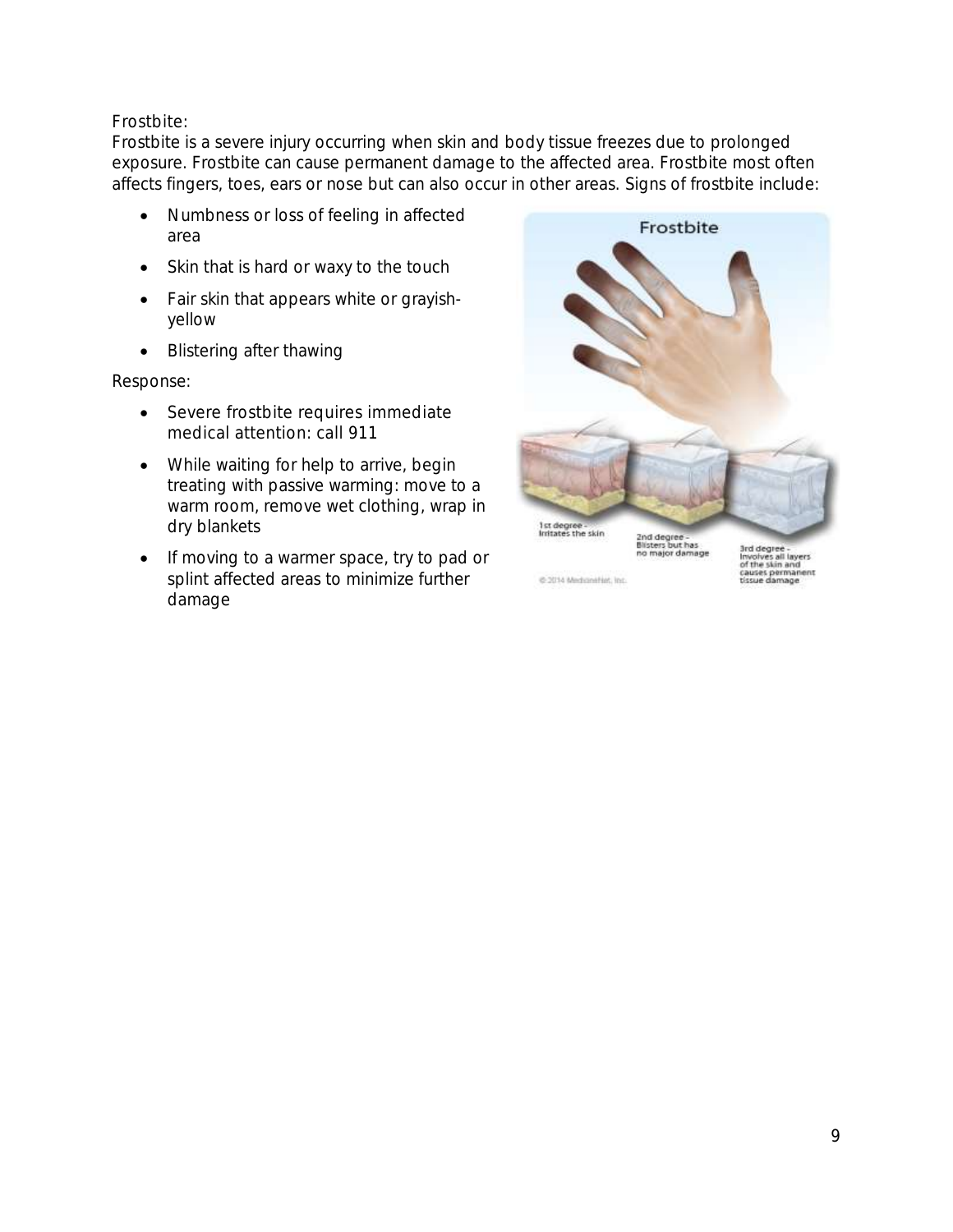Hypothermia:

Hypothermia is a life-threatening condition that requires immediate medical attention. It occurs when the body loses heat faster than it can produce it, causing a dangerously low body temperature. Normal body temperature averages 37◦ C. Hypothermia occurs when the body temperature drops below 35◦ C.

Signs of hypothermia include:

- Uncontrollable shivering, drowsiness or exhaustion, confusion, fumbling hands, memory loss, or slurred speech
- In severe cases, unconsciousness and decreased pulse or breathing, or cardiac arrest.



- Hypothermia requires immediate medical attention: call 911.
- While waiting for help to arrive:
	- Find shelter
	- Keep muscles moving
	- Dry and gradually warm the body, especially the centre of the body
	- Wrap in blankets/dry clothing or warm by skin-to-skin contact with another person
	- Drink warm, sweet liquids
	- Don't fight shivering, as this is one of the ways the body increases its core temperature
	- If the person is unconscious, lay them down and avoid shaking them or handling them roughly as this can affect the heart and create an irregular heartbeat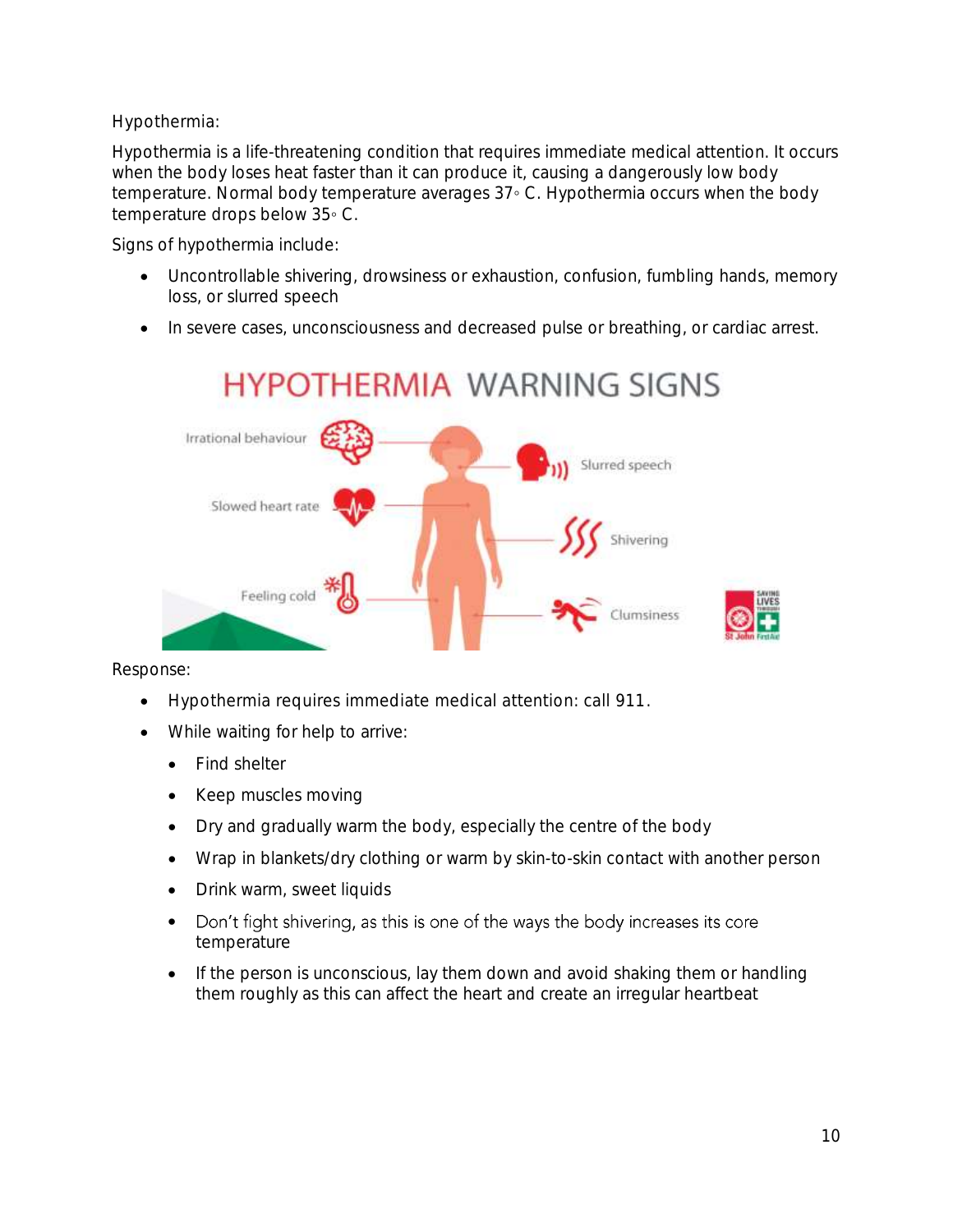## <span id="page-11-0"></span>Prevention

Recommendations for keeping cool to prevent heat and sun-related illnesses include:

- Prevent dehydration. People need to drink more water, more frequently in hot weather.
- Look for spaces that are out of the heat and reduce activities particularly at hottest times of the day. While this can be challenging for people experiencing homelessness, it can include seeking shaded areas or indoor spaces in air-conditioning during the day.<br>If you can't spend the whole day inside, be sure to take breaks from being outside during the day. See Appendix I for resources.
- Wear loose-fitting, lightweight, light-colored clothing that covers the skin. Avoid dark colors because they absorb the sun's rays. Wear a broad-brimmed hat or use an umbrella or parasol to provide shade from the sun. Use sunscreen.
- If indoors, close windows and blinds during the hottest part of the day and open windows and blinds when it is cooler in the evening.

To learn more about the health effects of hot weather, please visit Health Canada "Extreme [Heat: Heat Waves](https://www.canada.ca/en/health-canada/services/sun-safety/extreme-heat-heat-waves.html)" or Province of Manitoba "[Heat and Your Health](https://www.gov.mb.ca/health/publichealth/environmentalhealth/heat.html)" online.

Recommendations for keeping warm to prevent cold and wet-related illnesses include:

- Check weather forecasts often and stay alert for weather watches and warnings
- Wear clothing appropriate for the weather, such as a wind and water resistant outer layer, warm socks, gloves, hat, and scarf
- If you get wet, change into dry clothing as soon as possible
- Be aware of safe places where you or others can go to warm up
- Be aware of the signs of frostbite and hypothermia, and who to call if you need help
- Avoid consuming alcohol before going out in the cold. Alcohol can increase the risk of hypothermia because it increases blood flow to the extremities of the body
- If you are caught in a severe snowstorm, or outside in extreme cold conditions, look for shelter. Even if you find shelter, keep moving to maintain your body heat

To learn more about the health effects of cold weather, please visit Health Canada "Extreme [Cold](https://www.canada.ca/en/health-canada/services/healthy-living/your-health/environment/extreme-cold.html)" or Province of Manitoba "[Cold Weather and Your Health](https://www.gov.mb.ca/health/publichealth/environmentalhealth/cold.html)" online.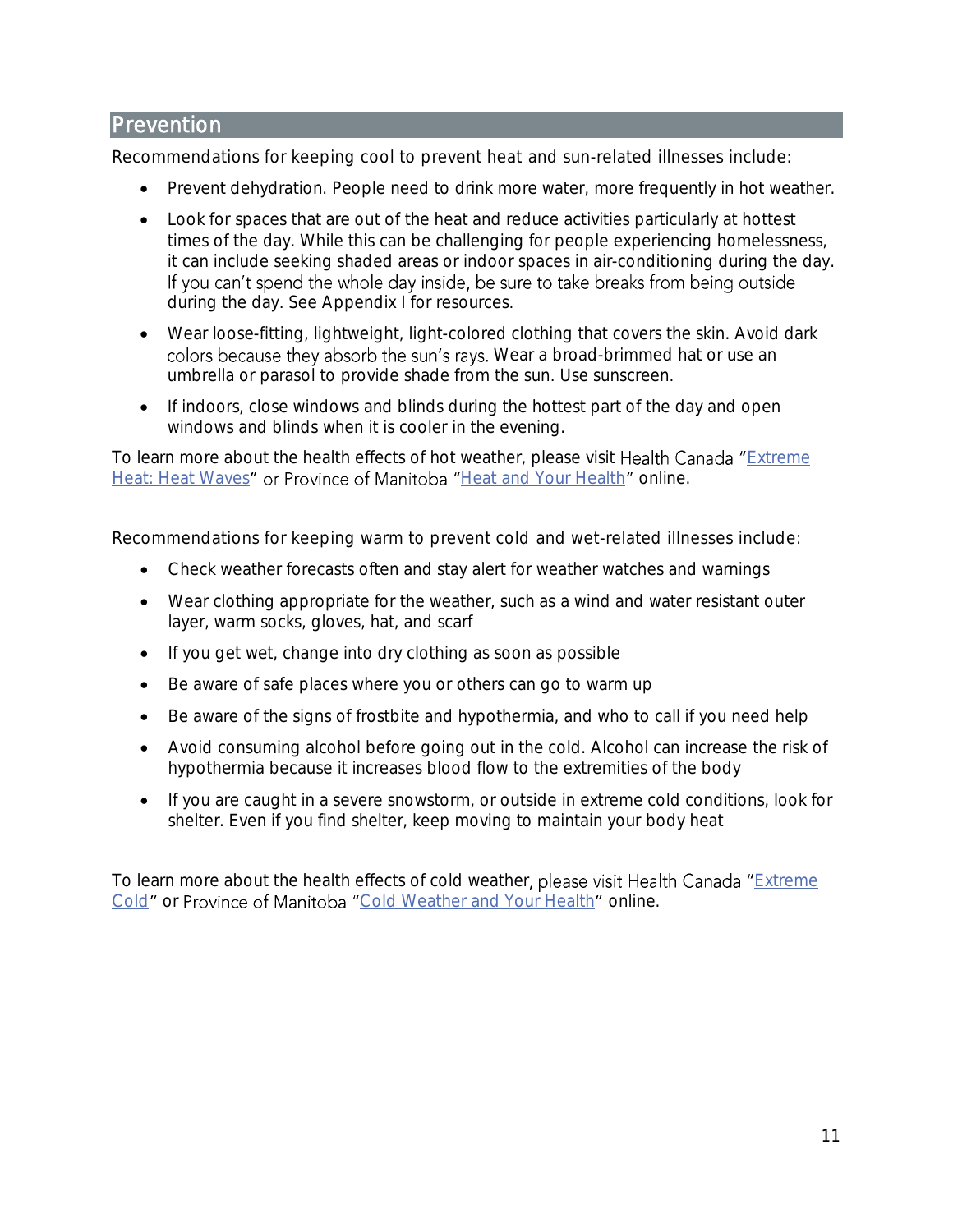## <span id="page-12-0"></span>How the Extreme Weather Response Works

End Homelessness Winnipeg convenes monthly meetings of the Extreme Weather Response Committee to monitor and evaluate implementation of this plan. The Committee includes representatives from the following stakeholders:

- The City of Winnipeg Office of Emergency Management and first responders
- Emergency shelters and Community organizations providing services to people experiencing homelessness
- Health care providers
- Government and philanthropic funders
- Environment and Climate Change Canada

The Extreme Weather Response is divided into four stages:

- The Green Stage is in effect during periods of clear weather and moderate temperatures.
- The Yellow Stage comes into effect at the determination of the Committee, during periods of weather that may be seasonally average yet could pose elevated risks of weather-related illnesses or injuries; or when complicating factors, such as other environmental or public health emergencies, are occurring.
- The Orange Stage comes into effect when a weather notification has been issued by Environment and Climate Change Canada, but usually before extreme weather has occurred; lasting until the Committee determines that weather has stabilized.
- The Red Stage is in effect during extreme weather conditions.

When a weather notification has been issued by Environment and Climate Change Canada, or the Orange Stage of this response comes into effect, End Homelessness Winnipeg consults with, and may convene an emergency meeting of, the Committee to coordinate planned or emergent response activities and communications. End Homelessness Winnipeg sustains regular communication with committee members, who monitor weather conditions to identify when normal weather operations (Yellow Stage or Green Stage) may resume. Community organizations, health care agencies or City of Winnipeg departments may decide to add or extend services that offer protection from the elements, regardless of current or forecast weather conditions.

End Homelessness Winnipeg and stakeholders represented on the Committee communicate with the public, sharing information on prevention and response actions for people experiencing homelessness and the community at large, using word of mouth, graphics, media relations and social media.

Two working groups – one comprised of emergency shelters and City of Winnipeg staff, and the other, of philanthropic and government funders – have been struck to develop sustainable operational and funding strategies that can support the sector in extreme weather adaptation.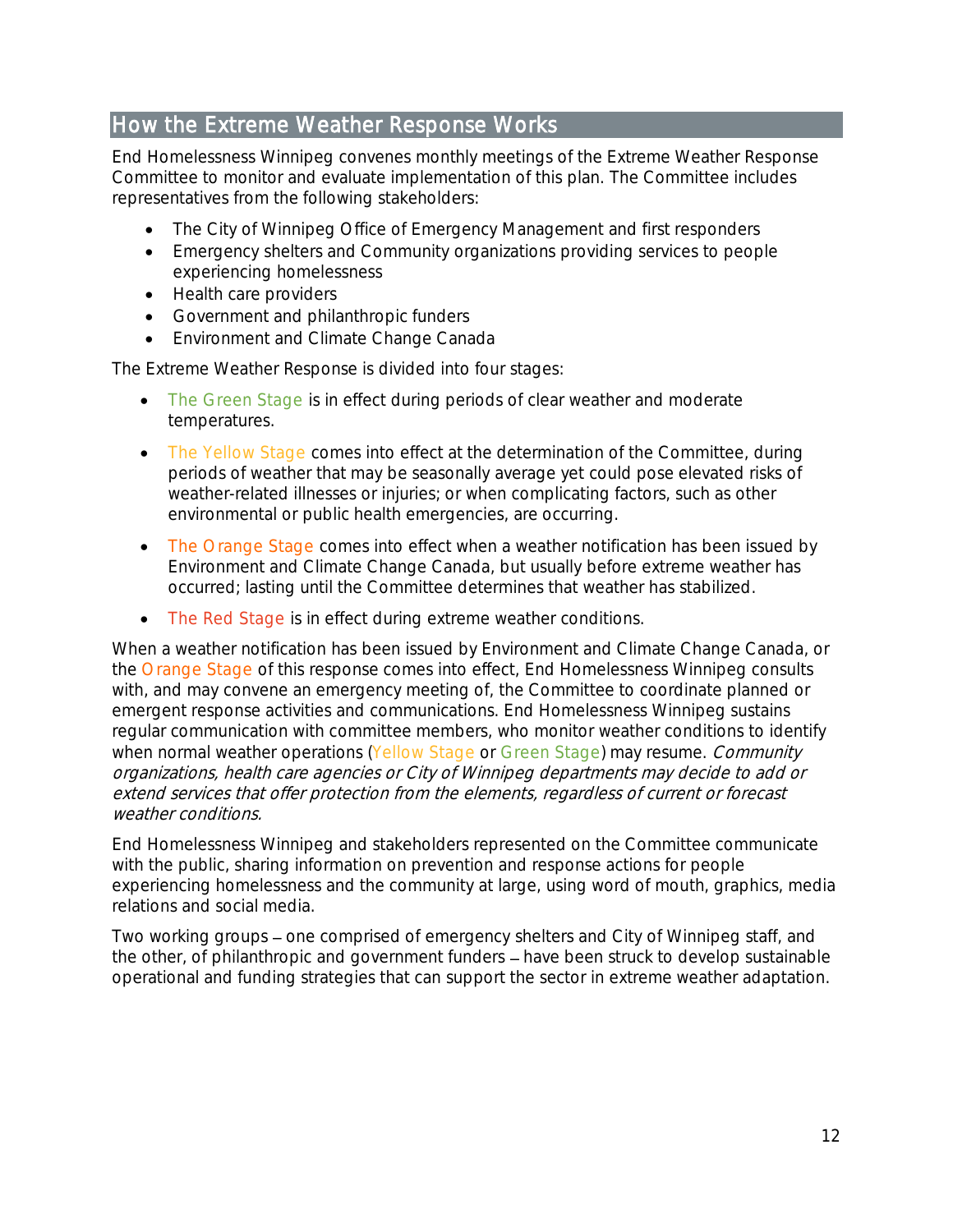## <span id="page-13-0"></span>Stakeholder Roles

Stakeholders represented on the Committee support the Extreme Weather Response in a variety of ways. Some provide direct services to people experiencing homelessness, while others provide specialized expertise on health, safety, weather or funding resources that can support the delivery of services to help keep people safer in extreme weather. All stakeholders are responsible for:

- Subscribing to receive weather warnings from Environment and Climate Change Canada through [EC Alert Me](https://ecalertme.weather.gc.ca/) or the [WeatherCAN App.](https://www.canada.ca/en/environment-climate-change/services/weather-general-tools-resources/weathercan.html)
- Having their own plans for responding to severe weather conditions.
- Participating in Committee meetings, consultations, evaluations and communications. While it is not possible for every stakeholder representative to attend every meeting and open every email, it is important for every stakeholder to have a voice in developing, implementing and improving plans to protect the health and safety of those without a home during extreme weather.

In addition to these shared responsibilities, different stakeholders have specific responsibilities during different stages of the Extreme Weather Response, as outlined on the following chart.

| <b>STAKEHOLDER</b>                                                                                          | <b>GREEN</b>                                                                                                                                                                                                                                        | <b>YELLOW</b>                                                                                                                                                                                                                                                            | <b>ORANGE</b>                                                                                                                                                                                                                                                  | <b>RED</b>                                                                                                                                                                                                                                            |
|-------------------------------------------------------------------------------------------------------------|-----------------------------------------------------------------------------------------------------------------------------------------------------------------------------------------------------------------------------------------------------|--------------------------------------------------------------------------------------------------------------------------------------------------------------------------------------------------------------------------------------------------------------------------|----------------------------------------------------------------------------------------------------------------------------------------------------------------------------------------------------------------------------------------------------------------|-------------------------------------------------------------------------------------------------------------------------------------------------------------------------------------------------------------------------------------------------------|
| End<br>Homelessness<br>Winnipeg                                                                             | Convene monthly<br>meetings<br>Support<br>communication with<br>stakeholders, public<br>As needed, revise or<br>update Extreme<br>Weather Response<br>plan and associated<br>strategies and<br>materials                                            | Convene monthly<br>meetings<br>Support<br>communications<br>with stakeholders,<br>public on Extreme<br><b>Weather Response</b><br>Plan                                                                                                                                   | Consult with or<br>convene Committee<br>to coordinate<br>planned and<br>emergent responses<br>Share prevention<br>and response<br>information via news<br>and social media<br>Sustain regular<br>communication with<br>Committee until<br>conditions stabilize | As needed, convene<br>emergency meeting<br>of Committee to<br>coordinate<br>responses<br>Share response<br>updates via news,<br>email and social<br>media<br>Sustain daily<br>communication with<br>Committee                                         |
| City of Winnipeg<br>*The City's lead is<br>the Winnipeg<br>Emergency<br>Management<br>Coordinator<br>(WEMC) | Advise on revisions<br>or updates to plan<br>and strategies<br>Advise Winnipeg<br>Emergency<br>Management<br>Coordination<br>Committee on the<br><b>Extreme Weather</b><br>Response Plan<br>Review City of<br>Winnipeg plans for<br>weather hazards | Share weather<br>preparedness<br>information via news<br>and social media<br>Make City facilities<br>available to the<br>public during<br>business hours as<br>needed; relax<br>loitering rules in<br>facilities and on<br>transit<br><b>Monitor service</b><br>delivery | Consult with<br>Committee to<br>identify any need<br>for increased<br>capacity<br>Increase hours/<br>access at City<br>facilities to provide<br>space as required<br>Share weather<br>safety information<br>with residents                                     | If a local state of<br>emergency is<br>declared, make<br>EmergeWeb the<br>home page for<br>Winnipeg.ca<br>Increase<br>hours/access at City<br>facilities to provide<br>space as required<br>Share weather and<br>safety information<br>with residents |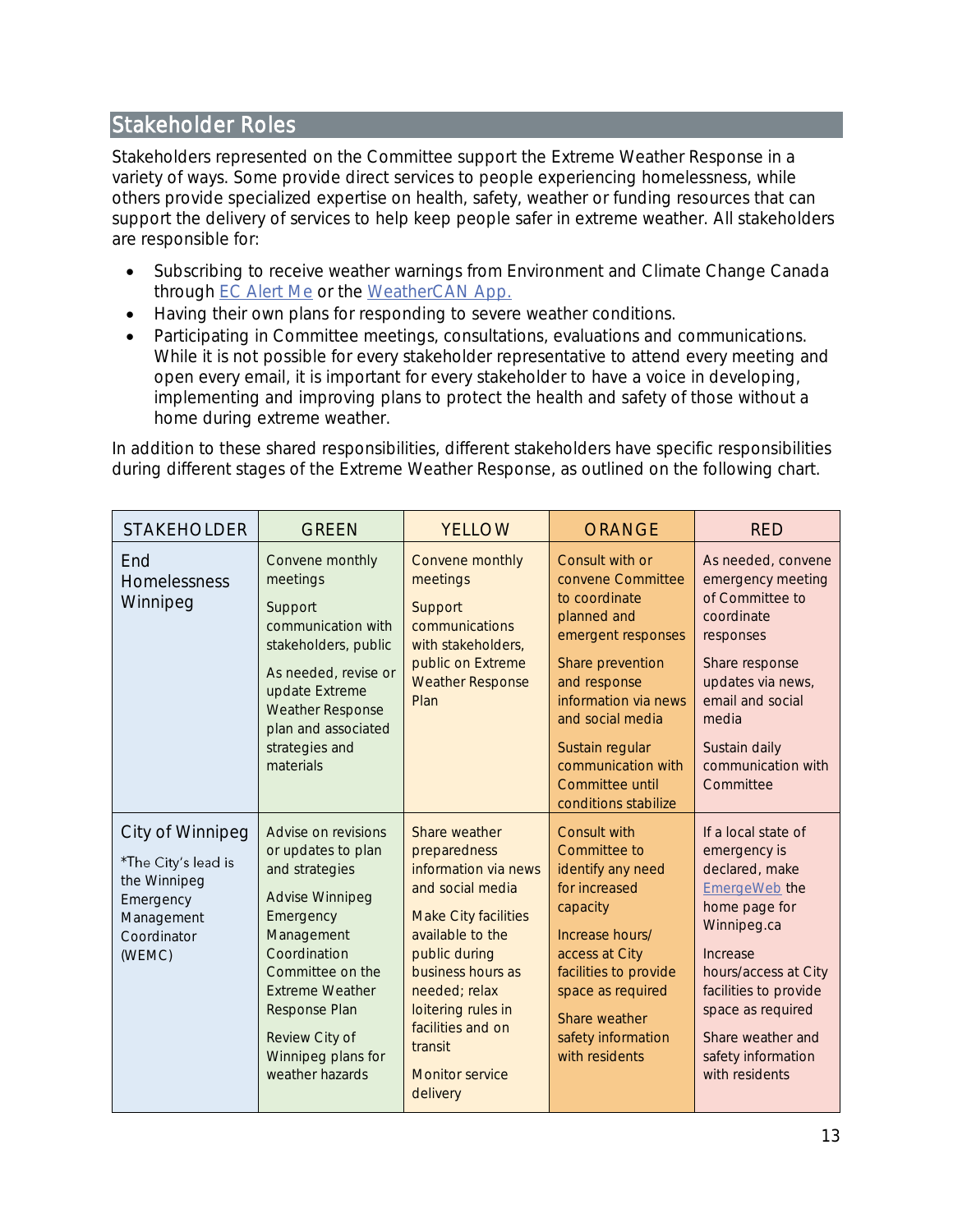| <b>STAKEHOLDER</b>              | <b>GREEN</b>                                                                                                                                                        | <b>YELLOW</b>                                                                                                                                                                                                                                                                                             | ORANGE                                                                                                                                                                                                                                                                                                 | <b>RED</b>                                                                                                                                                                                                                                                     |
|---------------------------------|---------------------------------------------------------------------------------------------------------------------------------------------------------------------|-----------------------------------------------------------------------------------------------------------------------------------------------------------------------------------------------------------------------------------------------------------------------------------------------------------|--------------------------------------------------------------------------------------------------------------------------------------------------------------------------------------------------------------------------------------------------------------------------------------------------------|----------------------------------------------------------------------------------------------------------------------------------------------------------------------------------------------------------------------------------------------------------------|
| Emergency<br><b>Shelters</b>    | Advise on revisions<br>to plan and<br>collaborate on<br>operational strategy<br>Review internal<br>plans for extreme<br>weather, including<br>staffing and supplies | Inform clients about<br>risks and prevention<br>of weather-related<br>illness and injury<br>Inform staff and<br>volunteers about<br>operating plans for<br>extreme weather<br>Share information<br>and monitor<br>capacity to support<br>guests redirected to<br>another shelter                          | Activate extreme<br>weather response<br>plans<br>Collaborate with<br>other shelters and<br>community<br>organizations to<br>redirect guests to<br>any available beds<br>Alert WEMC and<br>other shelters of any<br>capacity issues and<br>collaborate to<br>establish overflow                         | Collaborate with<br>first responders on<br>any necessary<br>interventions<br>Collaborate with<br>other shelters and<br>community<br>organizations to<br>safely transport<br>clients to the most<br>appropriate<br>available safe space<br>or shelter if needed |
| Community<br>Organizations      | Advise on revisions<br>to plan<br>Review internal<br>plans for extreme<br>weather responses                                                                         | Inform clients about<br>risks and prevention<br>of weather-related<br>illness and injury<br>Prepare messages<br>to inform staff and<br>volunteers about<br>extreme weather<br>responses<br>Share information<br>and resources to<br>support people at<br>risk of weather-<br>related injury or<br>illness | Activate extreme<br>weather response<br>plans<br>Reach out to clients<br>experiencing or at<br>risk of homelessness<br>to identify and<br>provide any needed<br>health or safety<br>supplies/services<br>Circulate messages<br>to inform staff and<br>volunteers about<br>extreme weather<br>responses | Collaborate with<br>emergency shelters<br>and other<br>community<br>organizations to<br>safely transport<br>clients to the most<br>appropriate<br>available warming<br>space or shelter if<br>needed                                                           |
| <b>Health Care</b><br>Providers | Advise on revisions<br>to plan<br>Advise Committee<br>on health system<br>changes, prevention<br>and responses for<br>weather-related<br>illness or injury          | <b>Advise Committee</b><br>on health system<br>changes affecting or<br>involving individuals<br>experiencing<br>homelessness                                                                                                                                                                              | <b>Advise Committee</b><br>of emergent health<br>system pressures or<br>changes                                                                                                                                                                                                                        | Collaborate with<br>first responders,<br>emergency shelters<br>and community<br>organizations on<br>any necessary<br>interventions and<br>responses                                                                                                            |
| Funders                         | Inform Committee<br>of funding<br>opportunities and<br>changes<br>Collaborate on<br>strategy for weather<br>adaptation                                              | Gather and share<br>fundee stories of<br>extreme weather<br>response and<br>resilience                                                                                                                                                                                                                    | Consult with<br>Committee to<br>identify emergent<br>resourcing needs                                                                                                                                                                                                                                  | Consult with<br>Committee to<br>identify emergent<br>resourcing needs                                                                                                                                                                                          |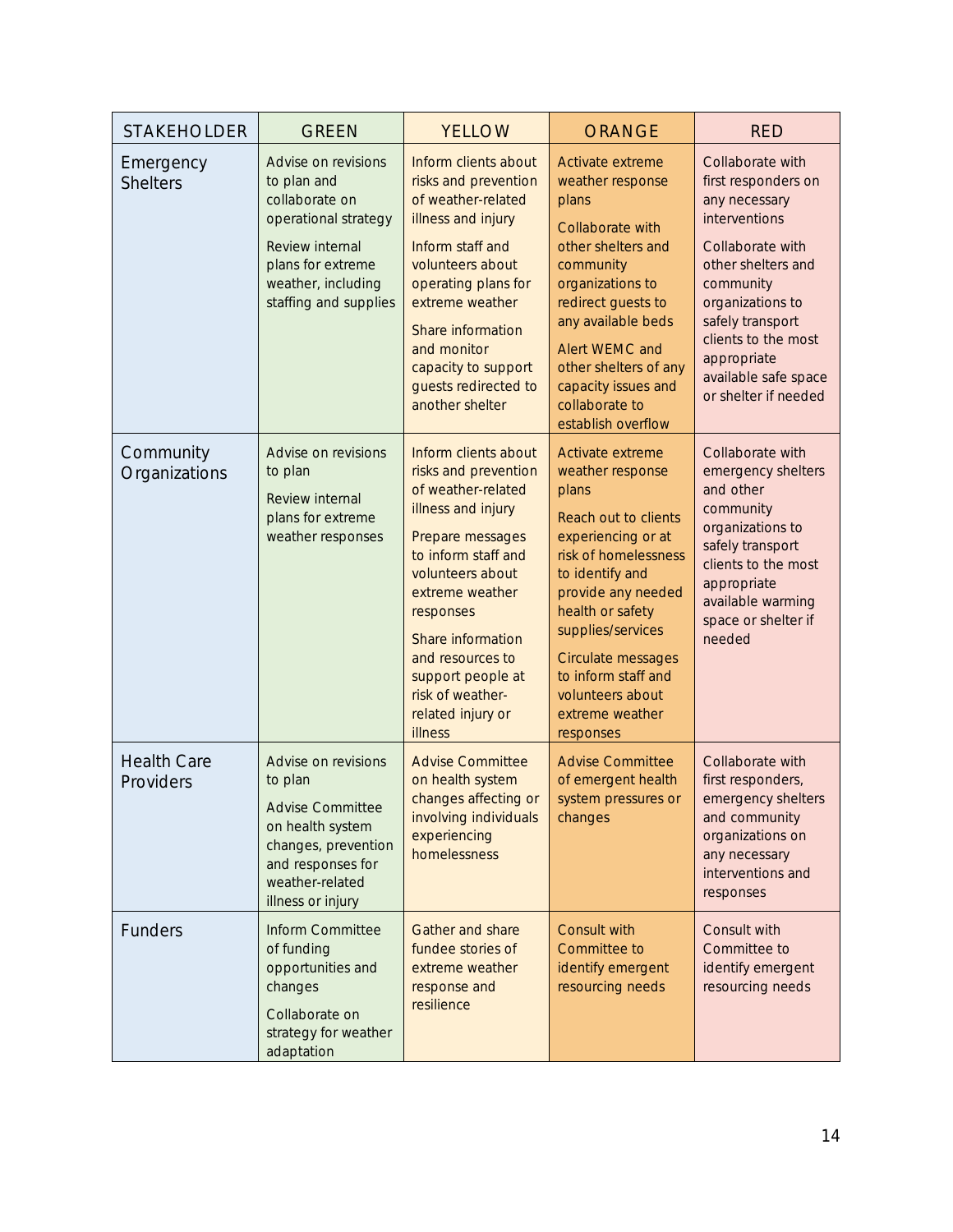## <span id="page-15-0"></span>Communications

As part of the Extreme Weather Response, End Homelessness Winnipeg and stakeholders represented on the Committee share information on prevention and response actions for people experiencing homelessness and the community at large, using word of mouth, graphics, media relations and social media.

Extreme Weather Response communications support the Response's broader goals:

- Provide weather preparedness and response information focused on reducing the negative health impacts of weather hazards
- Alert those experiencing homelessness, and those who interact with them, when weather hazards are expected or exist
- Support people experiencing homelessness and the public at large to take appropriate precautions for weather hazards and to know how to respond to someone in need.

Key audiences include:

- People experiencing homelessness
- Service providers working with people experiencing homelessness
- Elected representatives serving Winnipeg from all levels of government including Indigenous governance bodies, and
- The public at large

End Homelessness Winnipeg has a key role to play as backbone support for Extreme Weather Response: sharing prevention, response, and support services information through social media, news media and email with all key audiences. All Extreme Weather Response partners are encouraged to share prevention, response and support services information across these channels and in print with any key audiences they are engaging. Given that all partners may be communicating about the Extreme Weather Response, there are key messages all may share:

- The Extreme Weather Response Committee brings together emergency shelters, community organizations, first responders, and public service agencies to develop, implement and monitor a homeless-centred response plan for extreme weather.
- The Plan sets out stakeholder roles and responsibilities; offers prevention and response information for weather-related risks; and lists resources available in the community.
- Stakeholders work together to monitor capacity and operations across shelters, drop-ins and outreach services, identifying and responding to any emerging concerns.
- Extreme Weather includes hazards like extreme heat, storms, and extreme cold. Such conditions increase risks of injury or illness for people who are outdoors. Lack of reliable access to shelter, clothing, food or transportation increase these risks.
- Community members can help by being aware of the signs of weather-related illnesses and keeping an eye out for people at risk. Know what resources are available and call 911 if an individual appears injured or in distress.
- The Extreme Weather Response plan and resources can be downloaded from EndHomelessnessWinnipeg.CA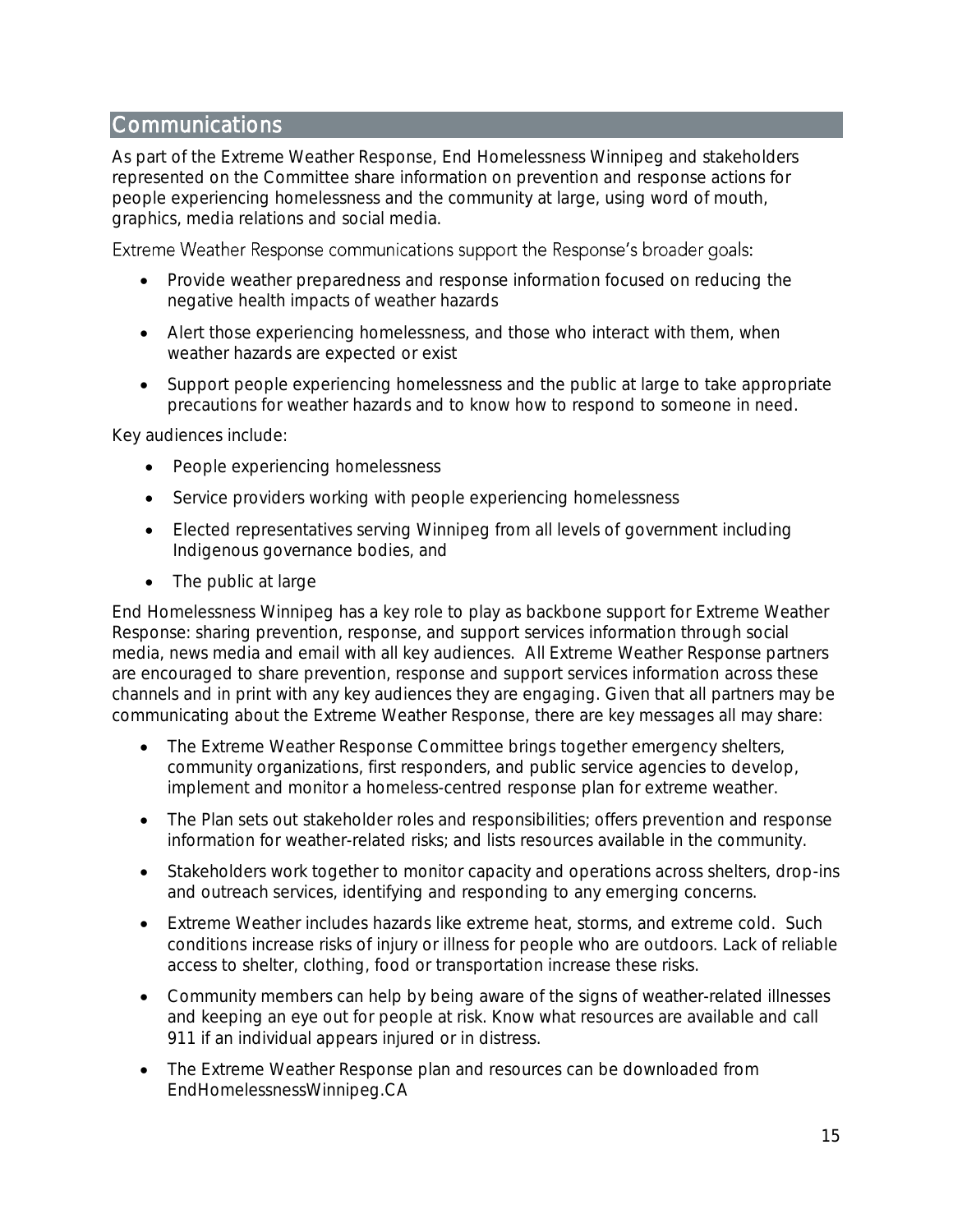## <span id="page-16-0"></span>Evaluation and Improvement

The Extreme Weather Response Committee shares a commitment to continuous improvement, iterative adaptation and data-informed decision making. Monitoring, evaluation and measurement of the Extreme Weather Response Plan helps to inform changes that can address gaps or risks faced by people experiencing homelessness during extreme weather events.

The Plan will measure three key indicators:

| <b>INDICATOR</b>                                                                                                       | <b>MEASURE</b>                                                                                                                                    |
|------------------------------------------------------------------------------------------------------------------------|---------------------------------------------------------------------------------------------------------------------------------------------------|
| An accurate sense of shelter and drop-in<br>capacity is established                                                    | Capacity numbers for providers of<br>emergency shelter and drop-in spaces are<br>gathered and shared with the committee                           |
| Capacity exists within the system                                                                                      | Emergency shelters and overnight safe<br>spaces are not more than 100% capacity in<br>any given month                                             |
| When an emergency shelter reaches<br>capacity, there is space at, and safe<br>transportation to, another safe location | Number of redirections to other emergency<br>shelters and warming spaces is compared<br>with number of referrals from other<br>emergency shelters |

A report detailing information gathered on these indicators, as well as a qualitative summary of the effectiveness of the plan, will be prepared by the Committee and circulated to stakeholders twice annually, to support planning and improvement.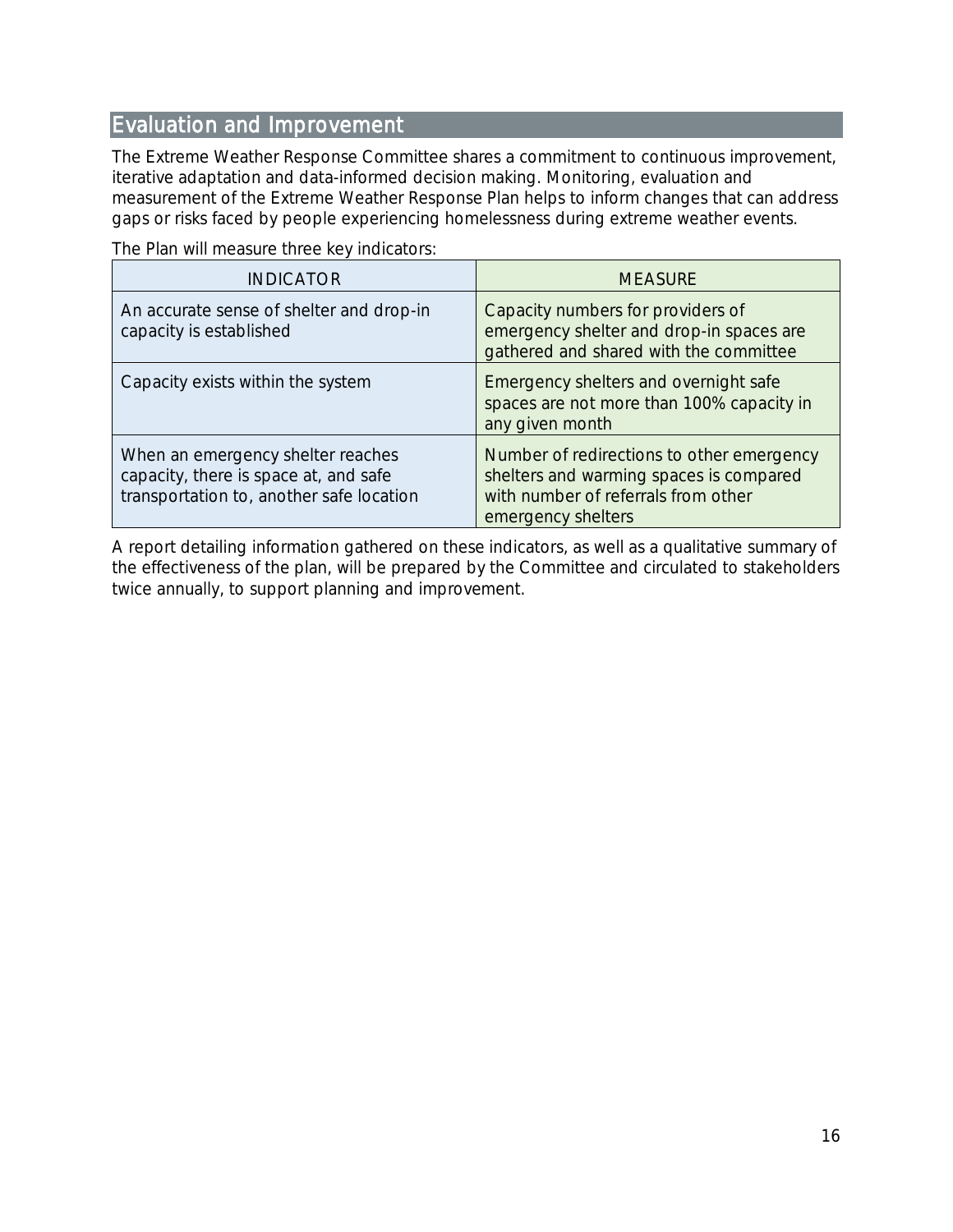<span id="page-17-0"></span>

| <b>Appendix I: Extreme Weather Resources</b>        |                |                                                            |                                    |                                                                                                                                           |
|-----------------------------------------------------|----------------|------------------------------------------------------------|------------------------------------|-------------------------------------------------------------------------------------------------------------------------------------------|
| <b>Emergency Shelters and Overnight Safe Spaces</b> |                |                                                            |                                    |                                                                                                                                           |
| <b>AGENCY</b>                                       | <b>ADDRESS</b> | <b>HOURS</b>                                               | <b>PHONE</b>                       | <b>CAPACITY AND SERVICES</b>                                                                                                              |
| <b>Main Street</b><br>Project                       | 637 Main       | 9a-3:30p;<br>5:30p-7:30a<br>*24/7 in<br>extreme<br>weather | 204-982-8245                       | Capacity: 120<br>$\bullet$<br>Age: 18+<br>$\bullet$<br>Meals, showers, clothing<br>$\bullet$<br>Low-barrier                               |
| <b>Salvation Army</b><br>Centre of<br>Hope          | 180 Henry      | 24/7                                                       | 204-946-9402                       | Capacity: 45<br>$\bullet$<br>Age: 18+<br>$\bullet$<br>Therapy-pet friendly<br>$\bullet$<br>Additional spaces for families<br>$\bullet$    |
| <b>Siloam Mission</b>                               | 300 Princess   | 8p-7a                                                      | 204-943-1748                       | Capacity: 112<br>$\bullet$<br>Age: 18+<br>$\bullet$<br>Showers, laundry<br>$\bullet$<br>Dry<br>$\bullet$                                  |
| <b>Sscope</b>                                       | 865 Main       | 24/7                                                       | 204-987-6300                       | Capacity: 50<br>$\bullet$<br>Age: 18+<br>$\bullet$<br>Meals, showers, laundry, phone,<br>$\bullet$<br>computer, clothing                  |
| 1JustCity Just<br>a Warm Sleep                      | 109 Pulford    | $9p-7a$<br>*Dec.-Mar.<br>only                              | 204-782-3195                       | Capacity: 30<br>$\bullet$<br>Age: 18+<br>$\bullet$<br>Meals, pet and cart friendly<br>$\bullet$<br>Low-barrier<br>$\bullet$               |
| <b>WE24</b>                                         | 430 Langside   | 11p-7a                                                     | 204-333-9681                       | Capacity: 10<br>$\bullet$<br>Age: 13-26, all genders welcome<br>$\bullet$<br>Meals, clothing<br>$\bullet$                                 |
| Ndinawe:<br>Tina's Safe<br>Haven                    | 472 Selkirk    | 24/7                                                       | 204-417-7233                       | Capacity: 30<br>$\bullet$<br>Age: 13-24, youth can self-refer, all<br>$\bullet$<br>genders welcome<br>Meals, laundry, computers, phone    |
| Ndinawe: Safe<br>House                              |                | 24/7                                                       | 204-417-7233                       | Capacity: 16<br>$\bullet$<br>Age: 11-17, youth can self-refer, all<br>$\bullet$<br>genders welcome<br>Meals, locked facility<br>$\bullet$ |
| <b>MYS YRC</b>                                      | 159 Mayfair    | 24/7                                                       | 204-477-1804<br>1-888-477-<br>1804 | Capacity: 10<br>$\bullet$<br>Age: 12-21, youth can self-refer<br>$\bullet$<br>Meals, showers, clothing, unlocked<br>$\bullet$<br>facility |
| <b>Rossbrook</b><br>House                           | 658 Ross       | 10a-12a Su-Th<br>$*24/7$ F-Sa +<br>holidays                | 204-949-4090                       | Capacity: 30<br>$\bullet$<br>Age: 6-24<br>$\bullet$<br>Meals and activities<br>$\bullet$                                                  |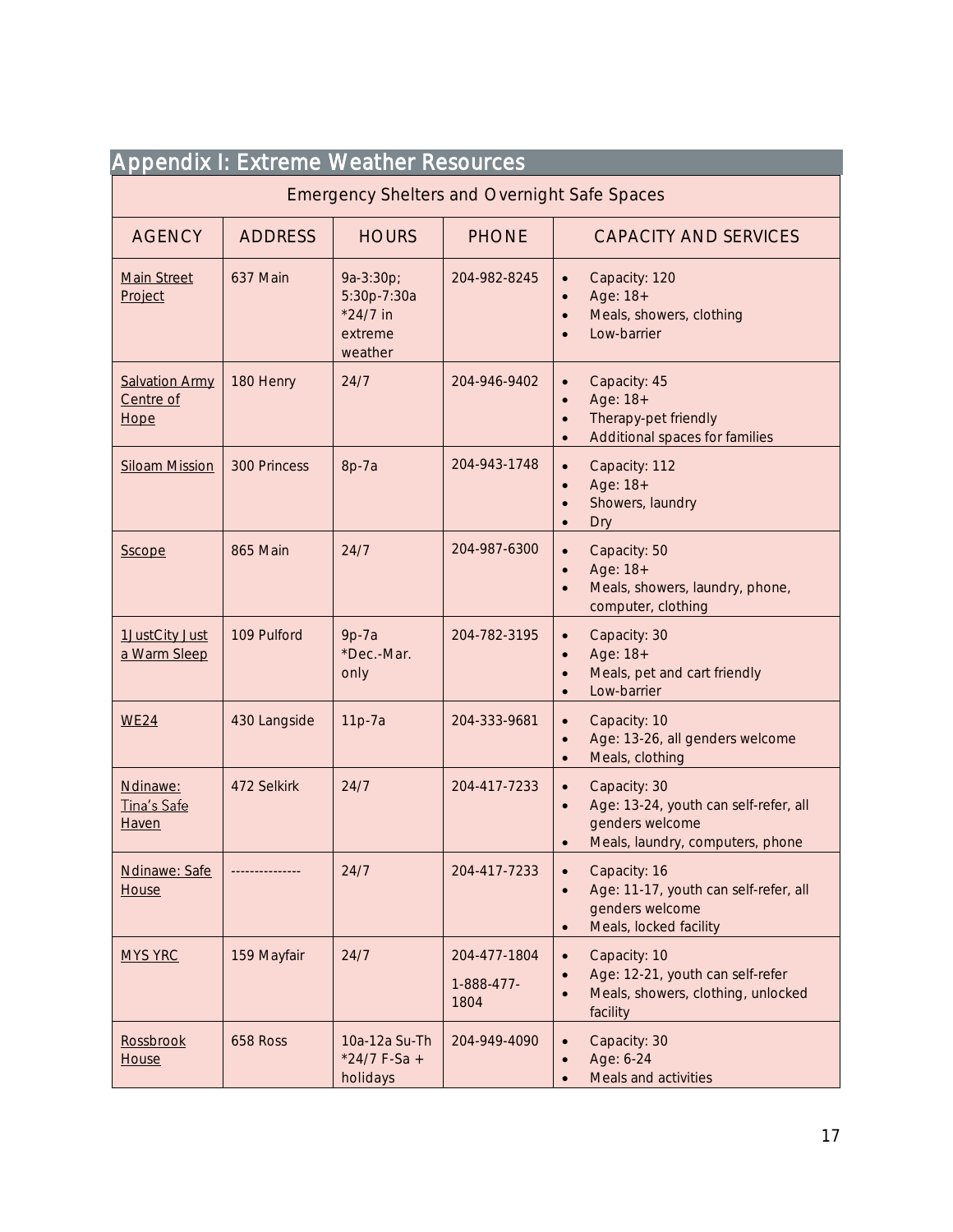|                                                                 |                 |                                                     | Drop-Ins                           |                                                                                                                                                                                      |
|-----------------------------------------------------------------|-----------------|-----------------------------------------------------|------------------------------------|--------------------------------------------------------------------------------------------------------------------------------------------------------------------------------------|
| <b>AGENCY</b>                                                   | <b>ADDRESS</b>  | <b>HOURS</b>                                        | <b>PHONE</b>                       | <b>CAPACITY AND SERVICES</b>                                                                                                                                                         |
| 1JustCity Oak<br>Table                                          | 109 Pulford     | 12:30-3p M-Th                                       | 204-416-2240                       | Capacity: 15 *20 in extreme weather<br>$\bullet$<br>Meals, washrooms<br>$\bullet$                                                                                                    |
| 1JustCity West<br><b>End Drop-in</b>                            | 365 McGee       | 12:30-3p<br>M/Tu/Th/F/Sa/<br>Su                     | 204-995-2944                       | Capacity: 20<br>$\bullet$<br>Age: 18+<br>$\bullet$<br>Meals, washrooms<br>$\bullet$                                                                                                  |
| Freedom<br>House                                                | 294 Ellen       | 7a-8p M-F                                           | 204-504-9888                       | Capacity: 20<br>$\bullet$<br>Meals, washrooms<br>$\bullet$                                                                                                                           |
| Lighthouse<br><b>Mission</b>                                    | <b>669 Main</b> | 9a-3:30p M-<br>Th; 1-7:30p F                        | 204-943-9669                       | Capacity: 7<br>$\bullet$<br>Meals, washrooms<br>$\bullet$                                                                                                                            |
| <b>Mount Carmel</b><br><b>Clinic Sage</b><br>House              | 422 Dufferin    | 12-7p M/Th/F;<br>12-6p Tu-W                         | 204-272-0838                       | Capacity: 2<br>$\bullet$<br>For women in survival sex work<br>$\bullet$<br>Meals, water, coffee<br>$\bullet$                                                                         |
| North End<br>Women's<br>Centre<br>(NEWC)                        | 394 Selkirk     | 8:30a-4p M-F                                        | 204-589-7347                       | Capacity: 3<br>$\bullet$<br>Water, coffee, snacks, washrooms,<br>$\bullet$<br>phone                                                                                                  |
| One88                                                           | 188 Princess    | 10a-4p M-Th                                         | 204-504-8118                       | Capacity: 15<br>$\bullet$<br>For women and their families<br>$\bullet$<br>Coffee, phone, washrooms, showers,<br>$\bullet$<br>laundry                                                 |
| <b>Salvation Army</b><br>Weetamah                               | 324 Logan       | 9a-4p Sa-Su                                         | 204-946-9490                       | Capacity: 30<br>$\bullet$<br>Water, snacks, washrooms<br>$\bullet$                                                                                                                   |
| <b>Siloam Mission</b>                                           | 303 Stanley     | 10a-2p, 4-8p<br>*10a-8p in<br>extreme<br>weather    | 204-956-4344<br>1-866-648-<br>4673 | Capacity: 150<br>$\bullet$<br>Meals, washrooms<br>$\bullet$                                                                                                                          |
| <b>Sunshine</b><br><u>House</u>                                 | 646 Logan       | 1-4:30p, 6-9p<br>M/W; 12-5p<br>Tu/Sa; 11a-3p<br>Su  | 204-783-8565                       | Capacity: 10<br>$\bullet$<br>2SLGBTQ+ focused on M/W 6-9p<br>Meals, washrooms, showers                                                                                               |
| <b>Union Gospel</b><br><b>Mission</b>                           | 320 Princess    | 11:30a, 2-4p,<br>7p M-F; 2p Sa                      | 204-943-9904                       | Capacity: 15<br>$\bullet$<br>Coffee, meals, washrooms, showers<br>$\bullet$                                                                                                          |
| Velma's House                                                   | 154 Sherbrook   | 9a-6p M-F                                           | 204-560-3007<br>204-560-3008       | Capacity: 7<br>$\bullet$<br>Age: 18+<br>$\bullet$<br>For women experiencing<br>$\bullet$<br>homelessness/violence/exploitation<br>Meals, washrooms, showers, laundry<br>$\bullet$    |
| <b>West Central</b><br>Women's<br>Resource<br>Centre<br>(WCWRC) | 640 Ellice      | 9a-4:30p<br>M/W/F; 12:30-<br>6p T/Th; 9a-<br>12p Sa | 204-774-8975                       | Capacity: 3<br>$\bullet$<br>For women<br>$\bullet$<br>Snacks, washrooms, showers, laundry<br>$\bullet$<br>Emergency housing, EIA, and gender-<br>$\bullet$<br>based violence support |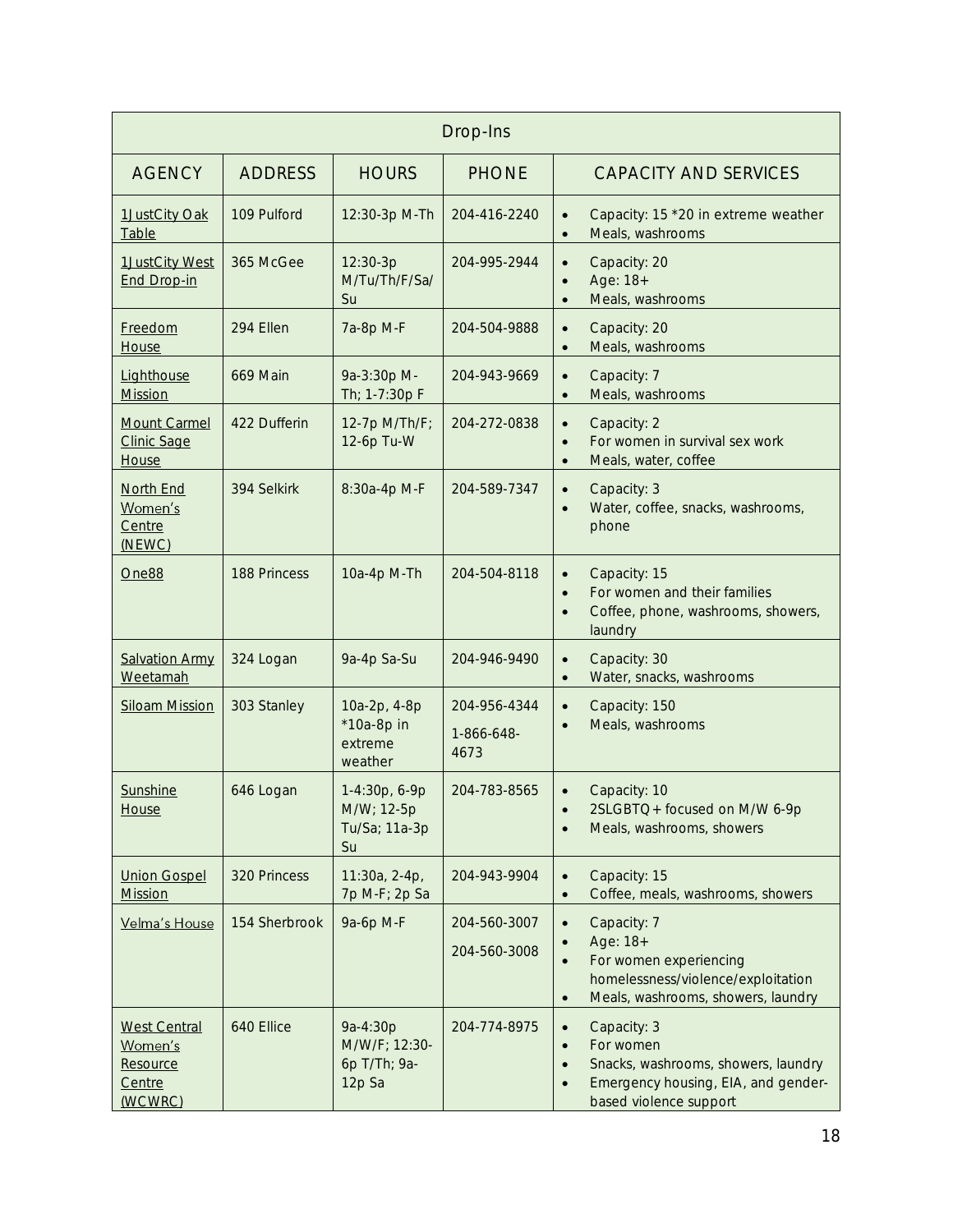|                                                  | <b>Outreach Services</b>                              |                                                             |              |                                                                                                                                                                     |  |  |
|--------------------------------------------------|-------------------------------------------------------|-------------------------------------------------------------|--------------|---------------------------------------------------------------------------------------------------------------------------------------------------------------------|--|--|
| <b>AGENCY</b>                                    | <b>AREAS</b><br><b>SERVED</b>                         | <b>HOURS</b>                                                | <b>PHONE</b> | <b>SERVICES</b>                                                                                                                                                     |  |  |
| <b>Bear Clan</b><br>Patrol                       | North/West<br>End, West<br>Broadway,<br>Point Douglas | Varies: details<br>on website                               | 204-914-1708 | Walking outreach<br>$\bullet$<br>Snacks, water, safe rides and walks<br>$\bullet$                                                                                   |  |  |
| Downtown<br>Community<br>Safety<br>Partnership   | Downtown                                              | 24/7                                                        | 204-947-3277 | Walking outreach, safe rides and walks<br>$\bullet$<br>Basic needs, first aid<br>$\bullet$                                                                          |  |  |
| <b>Main Street</b><br>Project                    | Citywide                                              | $5p-7a$                                                     | 204-232-5217 | Van outreach, safe rides<br>$\bullet$<br>Basic needs, hygiene/harm reduction<br>$\bullet$<br>supplies, outdoor gear                                                 |  |  |
| Mama Bear<br>Clan                                | North End,<br>Point Douglas                           | 6-8p F/Su                                                   | 204-947-0321 | Walking outreach<br>$\bullet$<br>Care packages<br>$\bullet$                                                                                                         |  |  |
| Ma Mawi Wi<br>Chi Itata                          | Citywide                                              | 9p-7a M-F;<br>6p-4a Sa                                      | 204-330-3300 | Van outreach, safe rides<br>$\bullet$<br>Snacks, hygiene/harm reduction<br>$\bullet$<br>supplies                                                                    |  |  |
| <b>Mount Carmel</b><br>Clinic: Sage<br>House     | City centre                                           | 12-7p M-F                                                   | 204-272-0838 | Car outreach<br>$\bullet$<br>Focus on women in survival sex work<br>$\bullet$<br>Hygiene/harm reduction supplies,<br>$\bullet$<br>meals, coffee/tea/water, clothing |  |  |
| St. Boniface<br><b>Street Links</b>              | <b>Fast of the</b><br>Red                             | $7:30a-12a$<br>M/W/F; 7:30a-<br>3:30p Tu/Th;<br>12-8p Sa-Su | 204-228-2369 | Van outreach, safe rides<br>$\bullet$<br>Meals, Basic needs, mental health first<br>$\bullet$<br>aid, shelter assistance                                            |  |  |
| <b>Street</b><br>Connections                     | North/West<br>End.<br>Downtown                        | 6-11:30p M-F;<br>5-11:30p Sa                                | 204-981-0742 | Van outreach, no rides<br>$\bullet$<br>Harm reduction/safer sex supplies;<br>$\bullet$<br>Naloxone                                                                  |  |  |
| <b>WCWRC</b>                                     | West End,<br>Downtown                                 | 5-9p M/W/F;<br>$2-6p$ T/Th;<br>11a-3p Sa/Su                 | 204-774-8975 | Van outreach, no rides<br>$\bullet$<br>Meals, water/coffee; harm<br>$\bullet$<br>reduction/hygiene kits, outdoor gear                                               |  |  |
| <b>Ndinawe</b>                                   | North/West<br>End, City<br>Centre                     | 6:30p-4a Su-W                                               | 204-781-2691 | Van outreach, safe rides<br>$\bullet$<br>Focus on youth<br>$\bullet$<br>Basic needs, harm reduction/hygiene<br>$\bullet$<br>supplies                                |  |  |
| Resource<br><b>Assistance for</b><br>Youth (RaY) | Citywide                                              | 4-8p M-Th;<br>12-3p F                                       | 204-391-2209 | Van outreach, safe rides<br>$\bullet$<br>Sandwiches, water, clothing/outdoor<br>$\bullet$<br>gear, harm reduction supplies                                          |  |  |
| <b>WE24</b>                                      | Citywide                                              | $11p-2a$                                                    | 204-333-9681 | Van for safe rides<br>$\bullet$                                                                                                                                     |  |  |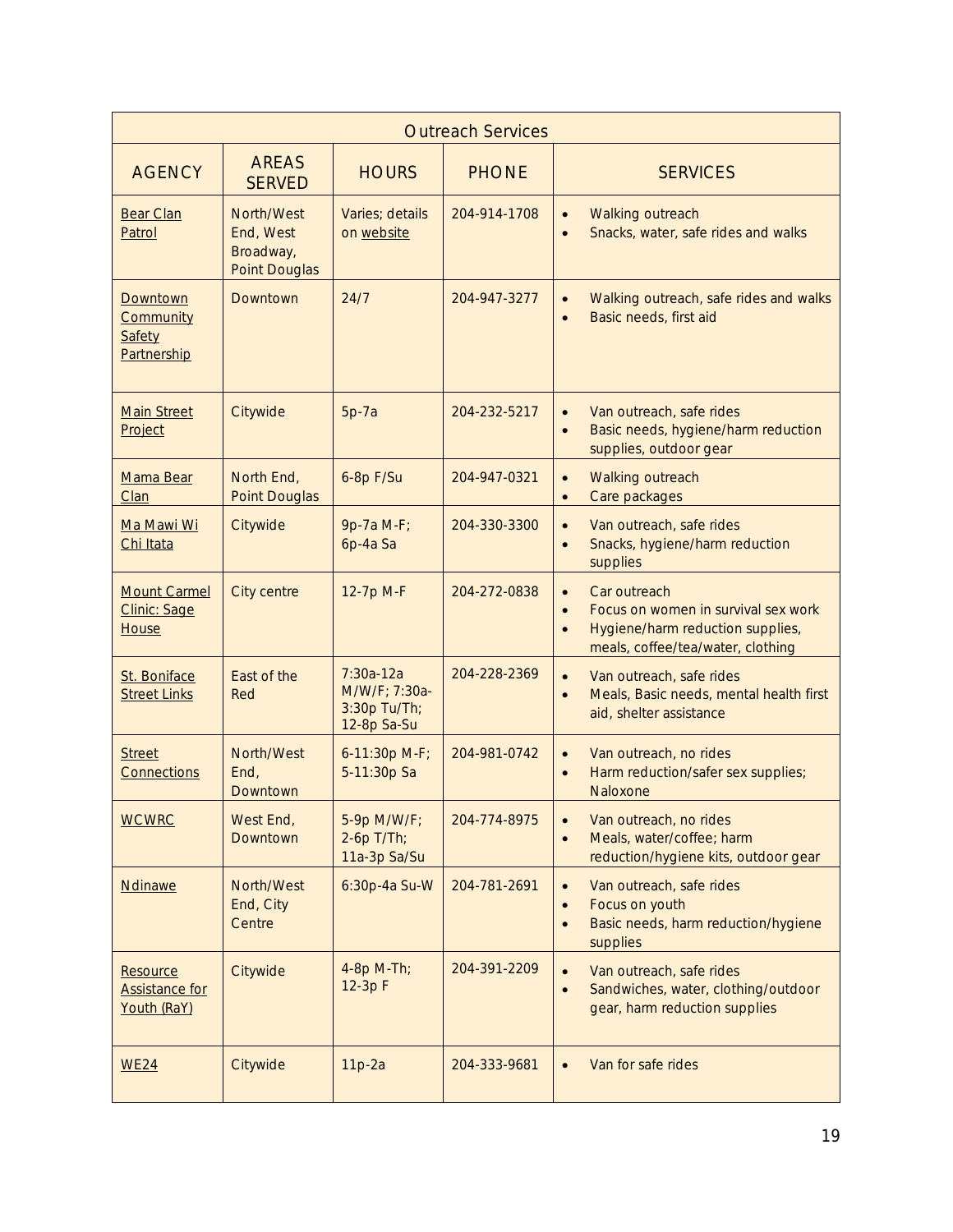|                                                                      | <b>Bagged Meals</b> |                                      |                                                         |                                                                                                                                                                                                                                                                        |  |  |
|----------------------------------------------------------------------|---------------------|--------------------------------------|---------------------------------------------------------|------------------------------------------------------------------------------------------------------------------------------------------------------------------------------------------------------------------------------------------------------------------------|--|--|
| <b>AGENCY</b>                                                        | <b>ADDRESS</b>      | <b>HOURS</b>                         | <b>PHONE</b>                                            | <b>OTHER SERVICES</b>                                                                                                                                                                                                                                                  |  |  |
| 1JustCity West<br>Broadway<br>Community<br>Services                  | 222 Furby           | 12:30-3p<br>M/W/Th/F                 | 204-774-2773                                            | Emergency food and hygiene supplies<br>$\bullet$                                                                                                                                                                                                                       |  |  |
| Agape Table                                                          | 364 Furby           | 7-11a M-F                            | 204-783-6369                                            | Free groceries based on any surplus<br>$\bullet$<br>donations received                                                                                                                                                                                                 |  |  |
| Freedom<br>House                                                     | 294 Ellen           | 3p Su                                | 204-504-9888                                            |                                                                                                                                                                                                                                                                        |  |  |
| Lunchroom at<br><b>Holy Trinity</b>                                  | 256 Smith           | 11a-1p Tu                            | 204-942-7465                                            |                                                                                                                                                                                                                                                                        |  |  |
| Ka Ni<br>Kanichihk                                                   | 455<br>McDermot     | 1pW                                  | 204-953-5820                                            |                                                                                                                                                                                                                                                                        |  |  |
| Missionaries of<br>Charity                                           | 167 Aikins          | $9:30-10:45a$<br>M/W/F/Sa            | 204-582-2773                                            |                                                                                                                                                                                                                                                                        |  |  |
| <b>NEWC</b>                                                          | 394 Selkirk         | 11:45a M                             | 204-589-7347                                            | Free food bags<br>$\bullet$                                                                                                                                                                                                                                            |  |  |
| <b>NorWest</b><br>Co-op<br>Community<br>Food Centre                  | 103-61 Tyndall      | 12-1:30p<br>M/W/F; 5:30-<br>6:30p Th | 204-615-3117                                            | Meals for adults and supervised<br>$\bullet$<br>children                                                                                                                                                                                                               |  |  |
| RaY                                                                  | 125 Sherbrook       | 1-3p M-F                             | 204-783-5617                                            | Focus on youth; basic needs supplies<br>$\bullet$                                                                                                                                                                                                                      |  |  |
| Thrive                                                               | 555 Spence          | 11a-2p M/W                           | 204-775-9091                                            | Emergency food, hygiene, safer sex<br>$\bullet$<br>and baby supplies                                                                                                                                                                                                   |  |  |
| <b>WCWRC</b>                                                         | 640 Ellice          | 12p M/W/F;<br>5p Tu/Th; 10a<br>Sa    | 204-774-8975                                            |                                                                                                                                                                                                                                                                        |  |  |
|                                                                      |                     |                                      | <b>Support Services</b>                                 |                                                                                                                                                                                                                                                                        |  |  |
| <b>AGENCY</b>                                                        | <b>ADDRESS</b>      | <b>HOURS</b>                         | <b>PHONE</b>                                            | <b>SERVICES</b>                                                                                                                                                                                                                                                        |  |  |
| End<br>Homelessness<br>Winnipeg                                      | 216c Pacific        | 8:30a-4:45p<br>$M-F$                 | 204-942-8677                                            | Cross-sector engagement, facilitation,<br>$\bullet$<br>systems planning, and communication<br>centring lived experience and<br>Indigenous perspectives<br>Resource listings and navigation<br>$\bullet$<br>supports                                                    |  |  |
| City of<br>Winnipeg<br>Office of<br>Emergency<br>Management<br>(OEM) | 510 Main            | 8:30-4:30 M-F                        | 311 * If you<br>are facing an<br>emergency,<br>call 911 | Coordinates the City's response to<br>$\bullet$<br>emergencies.<br>Activates its specialized emergency<br>$\bullet$<br>web site, <i>EmergWeb</i> , when there is a<br>weather, public health or<br>environmental emergency, to provide<br>24/7 up-to-date information. |  |  |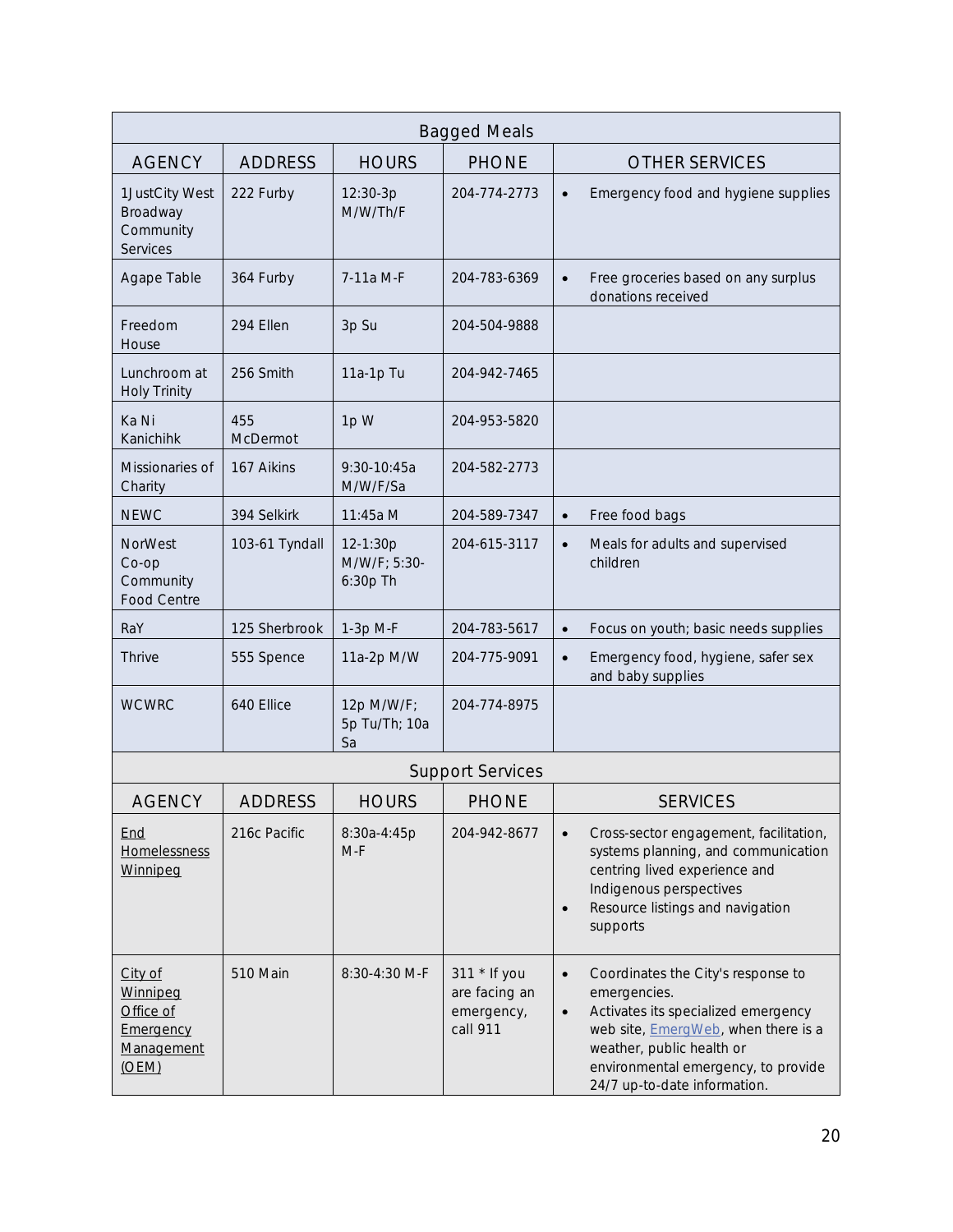| <b>Support Services</b>                                                                          |                            |                                                                                                                                     |                                     |                                                                                                                                                                                                                                                                                                                                                                                                                                                                                                                |  |  |
|--------------------------------------------------------------------------------------------------|----------------------------|-------------------------------------------------------------------------------------------------------------------------------------|-------------------------------------|----------------------------------------------------------------------------------------------------------------------------------------------------------------------------------------------------------------------------------------------------------------------------------------------------------------------------------------------------------------------------------------------------------------------------------------------------------------------------------------------------------------|--|--|
| <b>AGENCY</b>                                                                                    | <b>ADDRESS</b>             | <b>HOURS</b>                                                                                                                        | <b>PHONE</b>                        | <b>SERVICES</b>                                                                                                                                                                                                                                                                                                                                                                                                                                                                                                |  |  |
| City of<br>Winnipeg<br>Community<br>Services                                                     | 395 Main                   | 8:30-4:30 M-F                                                                                                                       | 311                                 | During extreme weather, the City<br>$\bullet$<br>makes facilities available, including<br>aquatic centres, libraries, and<br>recreation buildings. Staff at these<br>facilities can also refer people to other<br>community resources.                                                                                                                                                                                                                                                                         |  |  |
| <b>Winnipeg Fire</b><br>Paramedic<br>Service                                                     | 185 King<br>(second floor) | 8:30-4:30 M-F<br>*First<br>responders<br>are available<br>24/7 by<br>calling 911                                                    | 204-986-6380                        | Responsible for coordinating and<br>$\bullet$<br>supporting overall emergency<br>preparedness through research,<br>training and education, disaster<br>exercises, public information, and<br>responses to emergency events.                                                                                                                                                                                                                                                                                    |  |  |
| Winnipeg<br>Police Service                                                                       | 245 Smith                  | 7a-10p *First<br>responders<br>are available<br>24/7 by<br>calling 911                                                              | 204-986-6222<br>(Non-<br>emergency) | When notified of extreme weather,<br>$\bullet$<br>police pay special attention to areas<br>where people who are vulnerable to<br>exposure may be found, encouraging<br>them to go to safer places.                                                                                                                                                                                                                                                                                                             |  |  |
| Winnipeg<br>Transit                                                                              | <b>B-414</b><br>Osborne    | 8:30-4:30 M-F<br>* Buses run<br>365 days a<br>year, usually<br>from 6a to<br>after<br>midnight.<br>Refer<br>to online<br>timetables | 311                                 | Emergent Need Policy allows riders<br>$\bullet$<br>who do not have means to pay a fare,<br>whose safety is at risk due to weather,<br>to board a bus without paying.<br>Request Stop Program allows<br>$\bullet$<br>passengers to get off their bus<br>between regular stops when it is safe<br>to do so, to enhance safety and<br>minimize time in inclement weather.<br>Passengers are allowed to stay on the<br>$\bullet$<br>bus at the end of its line and ride back<br>around to avoid inclement weather. |  |  |
| Winnipeg<br>Regional<br>Health<br><b>Authority</b><br>(WRHA)<br><b>ACCESS</b><br><b>Downtown</b> | 640 Main                   | 9a-4:30p M-F                                                                                                                        | 204-940-3160                        | Health care and social services<br>$\bullet$<br>supports and information on<br>community resources<br>Washrooms, computer, phone;<br>$\bullet$<br>warming/cooling space during<br>extreme weather                                                                                                                                                                                                                                                                                                              |  |  |
| <b>WRHA Health</b><br>Outreach and<br>Community<br>Support<br>(HOCS)                             | 80 Sutherland              | Varies                                                                                                                              | 204-794-3804                        | Mobile follow up with individuals who<br>$\bullet$<br>are homeless and who have been<br>identified as needing assistance in<br>connecting to appropriate health and<br>social services. Support at an<br>individual and agency level as a direct<br>point of connection for information<br>and referral, assessment, psycho-<br>social support, and service delivery.                                                                                                                                          |  |  |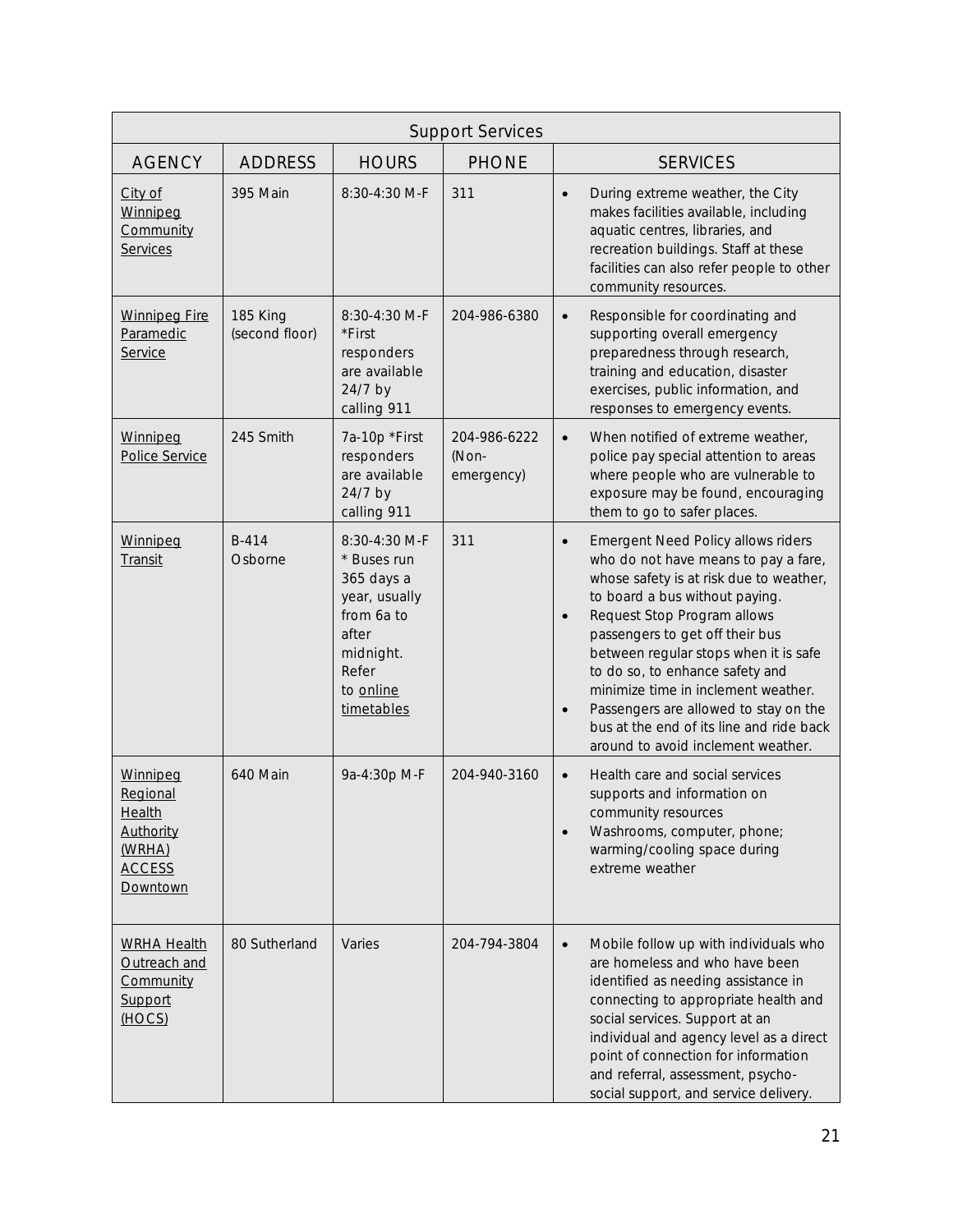| <b>Support Services</b>                                                         |                                                                |                      |                                                   |                                                                                                                                                                                           |  |
|---------------------------------------------------------------------------------|----------------------------------------------------------------|----------------------|---------------------------------------------------|-------------------------------------------------------------------------------------------------------------------------------------------------------------------------------------------|--|
| <b>AGENCY</b>                                                                   | <b>ADDRESS</b>                                                 | <b>HOURS</b>         | <b>PHONE</b>                                      | <b>SERVICES</b>                                                                                                                                                                           |  |
| <b>Street</b><br>Connections                                                    | 496 Hargrave<br>(main floor)                                   | 8:30a-4:30p<br>$M-F$ | 204-940-2210                                      | Nursing services, safer sex, and safer<br>$\bullet$<br>drug use supplies, and other activities<br>to reduce the spread of sexually<br>transmitted and blood borne<br>infections (STBBIs). |  |
|                                                                                 | Resource Guides and Navigation Supports                        |                      |                                                   |                                                                                                                                                                                           |  |
|                                                                                 | <b>RESOURCE LINK</b>                                           |                      | <b>DESCRIPTION</b>                                |                                                                                                                                                                                           |  |
| 211 Manitoba *or dial 211                                                       |                                                                | Manitoba.            |                                                   | Database of health, government, and social services available across                                                                                                                      |  |
| HelpSeeker                                                                      | Website/app connecting people to nearby resources in real time |                      |                                                   |                                                                                                                                                                                           |  |
| Pocket-sized resource guide listing local supports<br><b>WON Resource Guide</b> |                                                                |                      |                                                   |                                                                                                                                                                                           |  |
| Seasonal Resource Guide                                                         |                                                                |                      | outreach and drop-in supports, updated seasonally | Double-sided, single page resource sheet listing critical shelter, safe space,                                                                                                            |  |